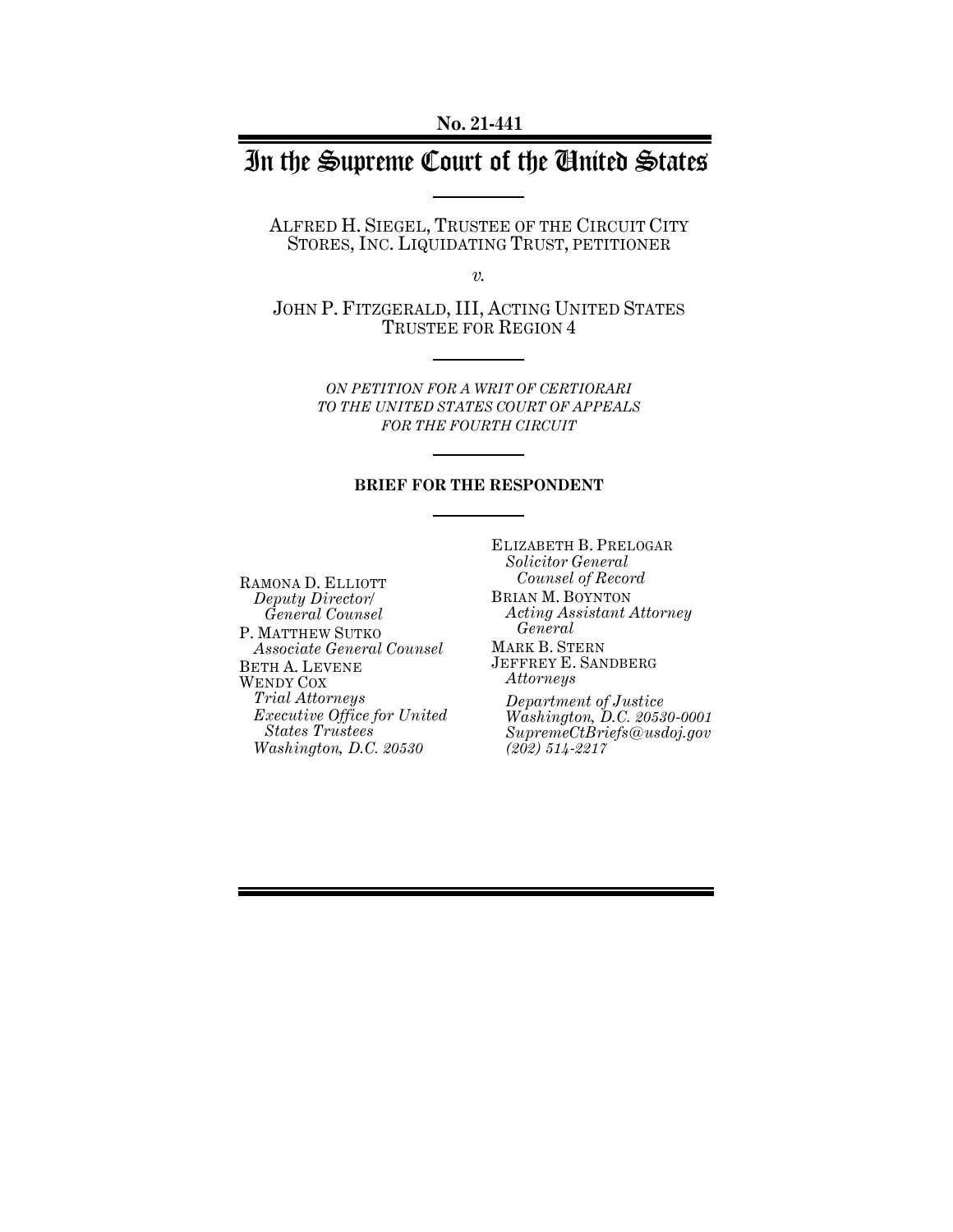#### **QUESTION PRESENTED**

Whether Section 1004(a) of the Bankruptcy Judgeship Act of 2017, Pub. L. No. 115-72, Div. B, 131 Stat. 1232 (28 U.S.C. 1930(a)(6)(B) (2018)), which amended the schedule of quarterly fees payable to the United States Trustee in certain pending bankruptcy cases, contravened Congress's constitutional authority to "establish \* \* \* uniform Laws on the subject of Bankruptcies," U.S. Const. Art. I, § 8, Cl. 4, because it was initially applied only in the 88 federal judicial districts that have United States Trustees but not in the 6 districts that have Bankruptcy Administrators.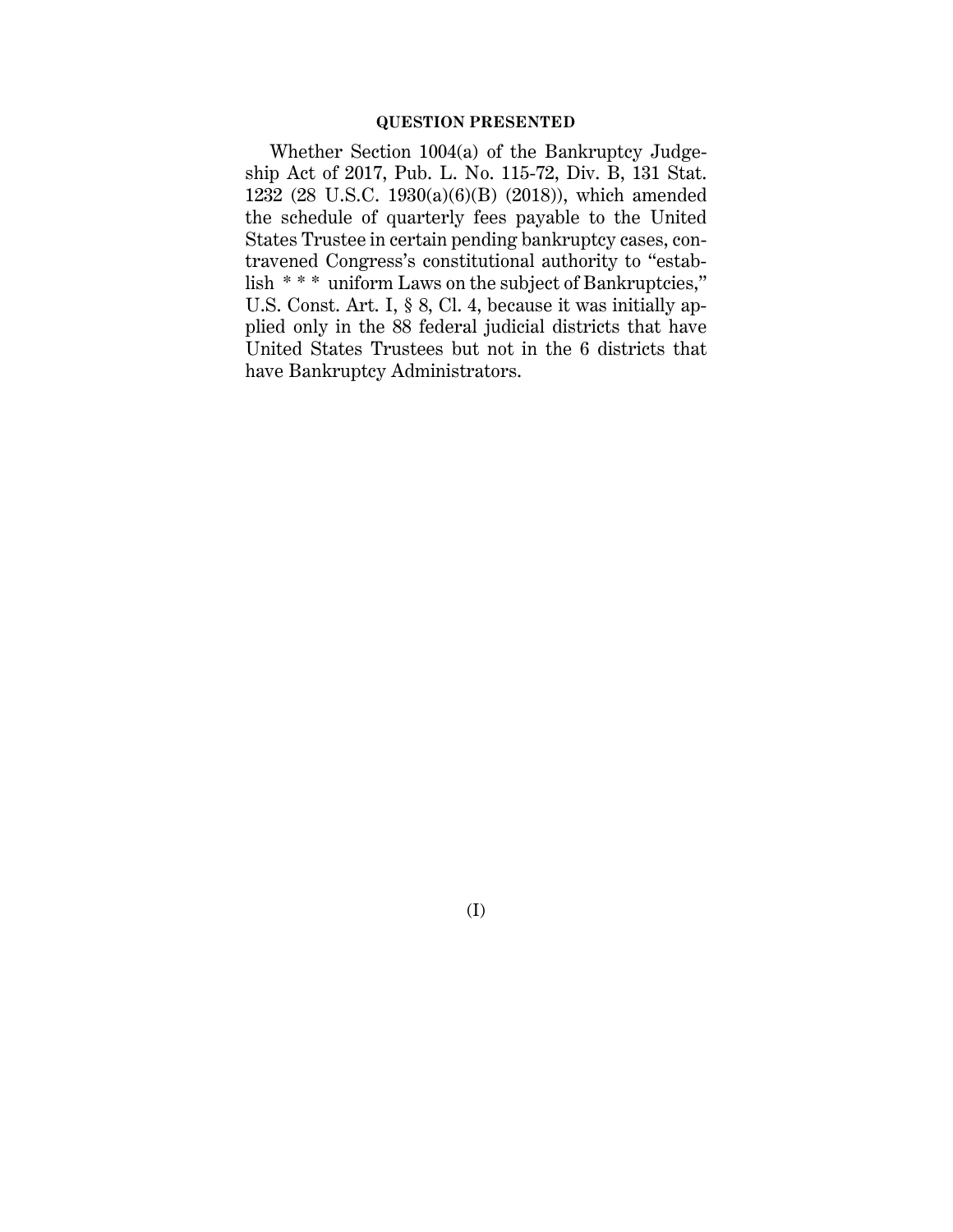## **TABLE OF CONTENTS**

Page

| B. The question presented warrants this Court's |  |
|-------------------------------------------------|--|
|                                                 |  |
|                                                 |  |

## **TABLE OF AUTHORITIES**

### Cases:

| Acadiana Mgmt. Grp., LLC v. United States,           |
|------------------------------------------------------|
| 151 Fed. Cl. 121 (2020), appeal pending,             |
|                                                      |
| Buffets, LLC, In re,                                 |
| 597 B.R. 588 (Bankr. W.D. Tex. 2019),                |
|                                                      |
| Clinton Nurseries of Md., Inc. v. Harrington         |
| (In re Clinton Nurseries, Inc.), 998 F.3d 56         |
|                                                      |
| Comptroller of the Treas. v. Wynne,                  |
|                                                      |
| Cortez Byrd Chips, Inc. v. Bill Harbert Constr. Co., |
|                                                      |
| Heckler v. Mathews, 465 U.S. 728 (1984)  19          |
| Hobbs v. Buffets, L.L.C. (In re Buffets, L.L.C.),    |
|                                                      |
| John Q. Hammons Fall 2006, LLC v. Office of          |
| the U.S. Tr. (In re John Q. Hammons Fall 2006,       |
| LLC), 15 F.4th 1011 (10th Cir. 2021)  21, 23         |
| Levin v. Commerce Energy, Inc.,                      |
|                                                      |

(III)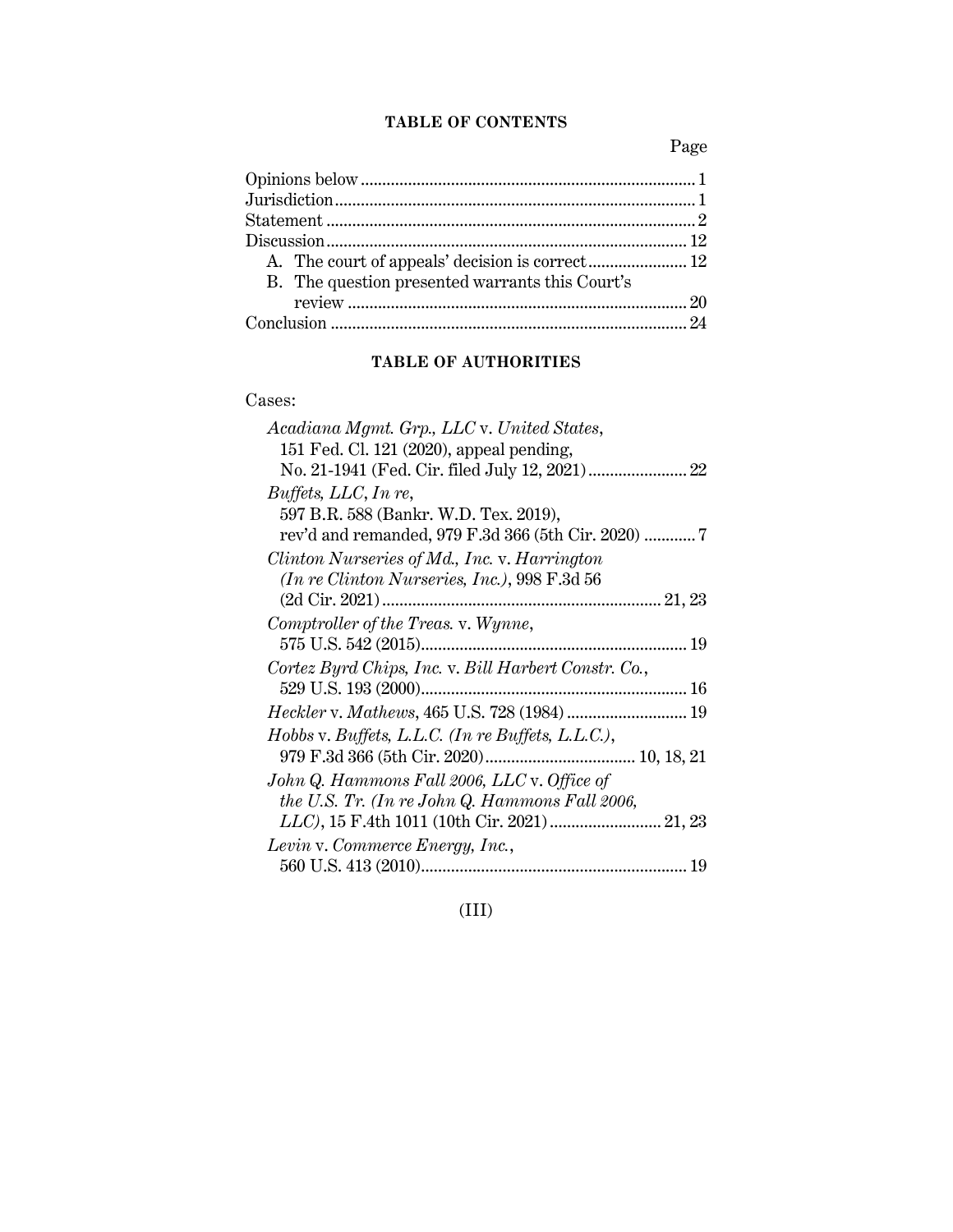| Cases—Continued:<br>Page                                                                                                                     |
|----------------------------------------------------------------------------------------------------------------------------------------------|
|                                                                                                                                              |
|                                                                                                                                              |
| Mosaic Mgmt. Grp., Inc., In re,<br>614 B.R. 615 (Bankr. S.D. Fla. 2020),<br>appeal pending, No. 20-12547                                     |
| Railway Lab. Execs.' Ass'n v. Gibbons,                                                                                                       |
| Regional Rail Reorganization Act Cases,                                                                                                      |
| Sessions v. Morales-Santana,                                                                                                                 |
| St. Angelo v. Victoria Farms, Inc.,<br>38 F.3d 1525 (9th Cir. 1994), amended,                                                                |
| USA Sales, Inc. v. Office of U.S. Tr.,<br>532 F. Supp. 3d 921 (C.D. Cal. 2021), appeal<br>docketed, No. 21-55643 (9th Cir. June 21, 2021) 22 |
| United States v. Booker, 543 U.S. 220 (2005)  19                                                                                             |
| United States v. Davis, 139 S. Ct. 2319 (2019)  17                                                                                           |
|                                                                                                                                              |
| United States v. Rodgers, 461 U.S. 677 (1983)  16                                                                                            |
| Walton v. Jamko, Inc. (In re Jamko, Inc.),                                                                                                   |
| Wellness Int'l Network, Ltd. v. Sharif,                                                                                                      |
| Wright v. Union Cent. Life Ins. Co.,                                                                                                         |
|                                                                                                                                              |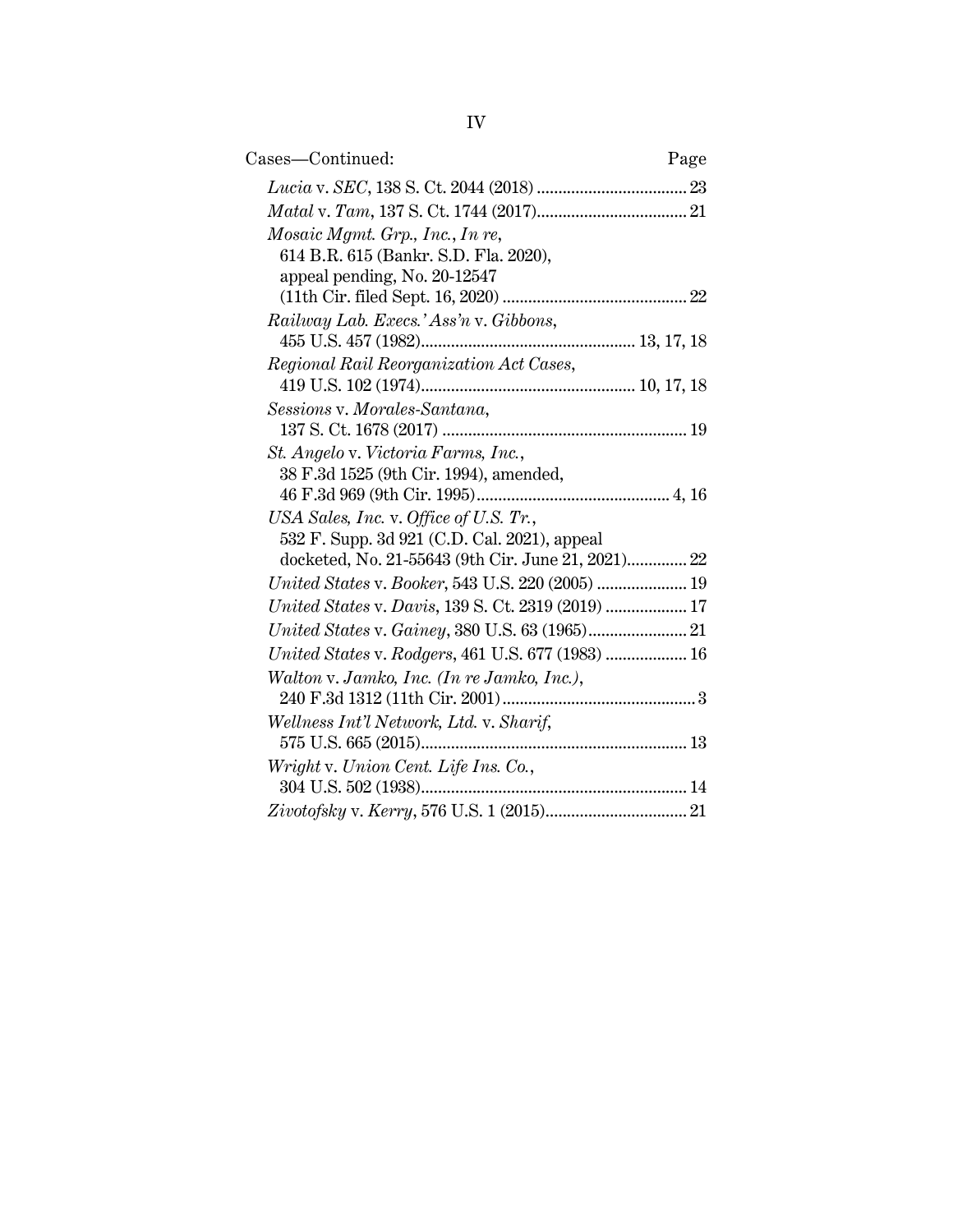| Constitution, statutes, and rules:                                                                                             | Page |
|--------------------------------------------------------------------------------------------------------------------------------|------|
| U.S. Const. Art. I, § 8:                                                                                                       |      |
| Cl. 1 (Taxing and Spending Clause) 10                                                                                          |      |
|                                                                                                                                |      |
|                                                                                                                                |      |
|                                                                                                                                |      |
| Act of Nov. 6, 1978, Pub. L. No. 95-598, Tit. IV,                                                                              |      |
| Bankruptcy Administration Improvement Act of<br>2020, Pub. L. No. 116-325, 134 Stat. 5086:                                     |      |
|                                                                                                                                |      |
|                                                                                                                                |      |
|                                                                                                                                |      |
|                                                                                                                                |      |
| Bankruptcy Code, Ch.11, 11 U.S.C. 1101 et seq.  3, 4                                                                           |      |
| Bankruptcy Judges, United States Trustees,<br>and Family Farmer Bankruptcy Act of 1986,<br>Pub. L. No. 99-554, 100 Stat. 3088: |      |
|                                                                                                                                |      |
| § 302(d)(3), 100 Stat. 3121-3123                                                                                               |      |
|                                                                                                                                |      |
| $\S~302(d)(3)(A),$ 100 Stat. 3121-3122                                                                                         |      |
|                                                                                                                                |      |
|                                                                                                                                |      |
| Bankruptcy Judgeship Act of 2017,                                                                                              |      |
| Pub. L. No. 115-72, Div. B, 131 Stat. 1229:                                                                                    |      |
| § 1004(a), 131 Stat. 1232                                                                                                      |      |
|                                                                                                                                |      |
| Federal Courts Improvement Act of 2000,                                                                                        |      |
| Pub. L. No. 106-518, 114 Stat. 2410:                                                                                           |      |
| § 105, 114 Stat. 2412                                                                                                          |      |
|                                                                                                                                |      |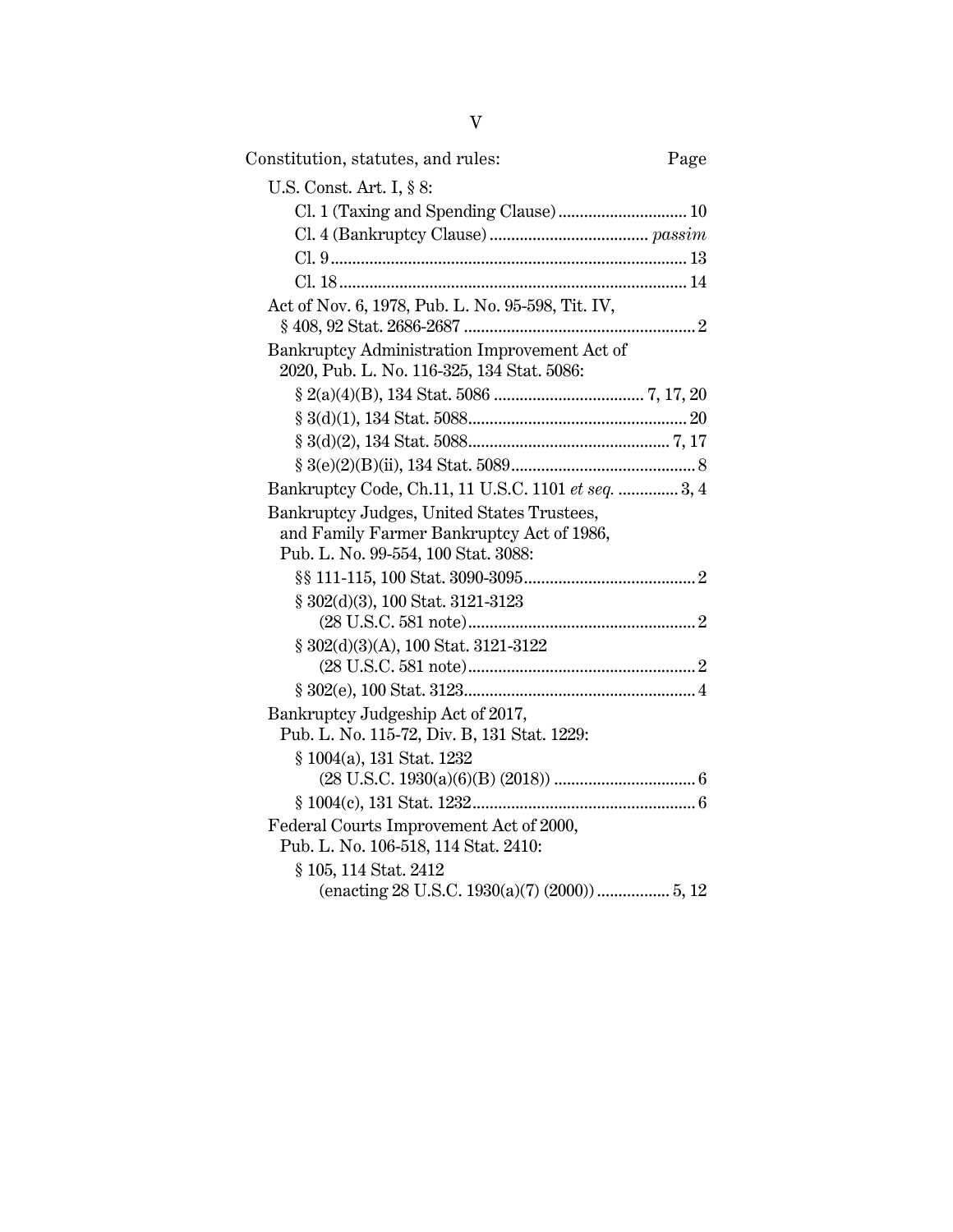| Statutes and rules-Continued:                      | Page |
|----------------------------------------------------|------|
|                                                    |      |
| Federal Courts Study Committee Implementation      |      |
| Act of 1990, Pub. L. No. 101-650, Tit. III, § 317, |      |
|                                                    |      |
|                                                    |      |
|                                                    |      |
|                                                    |      |
|                                                    |      |
|                                                    |      |
|                                                    |      |
|                                                    |      |
|                                                    |      |
|                                                    |      |
|                                                    |      |
|                                                    |      |
|                                                    |      |
|                                                    |      |
|                                                    |      |
|                                                    |      |
|                                                    |      |
|                                                    |      |
|                                                    |      |
| Fed. R. Bankr. P.:                                 |      |
|                                                    |      |
|                                                    |      |
|                                                    |      |

Miscellaneous:

|  |  |  |  | H.R. Rep. No. 764, 99th Cong., 2d Sess. (1986) 3 |
|--|--|--|--|--------------------------------------------------|
|  |  |  |  |                                                  |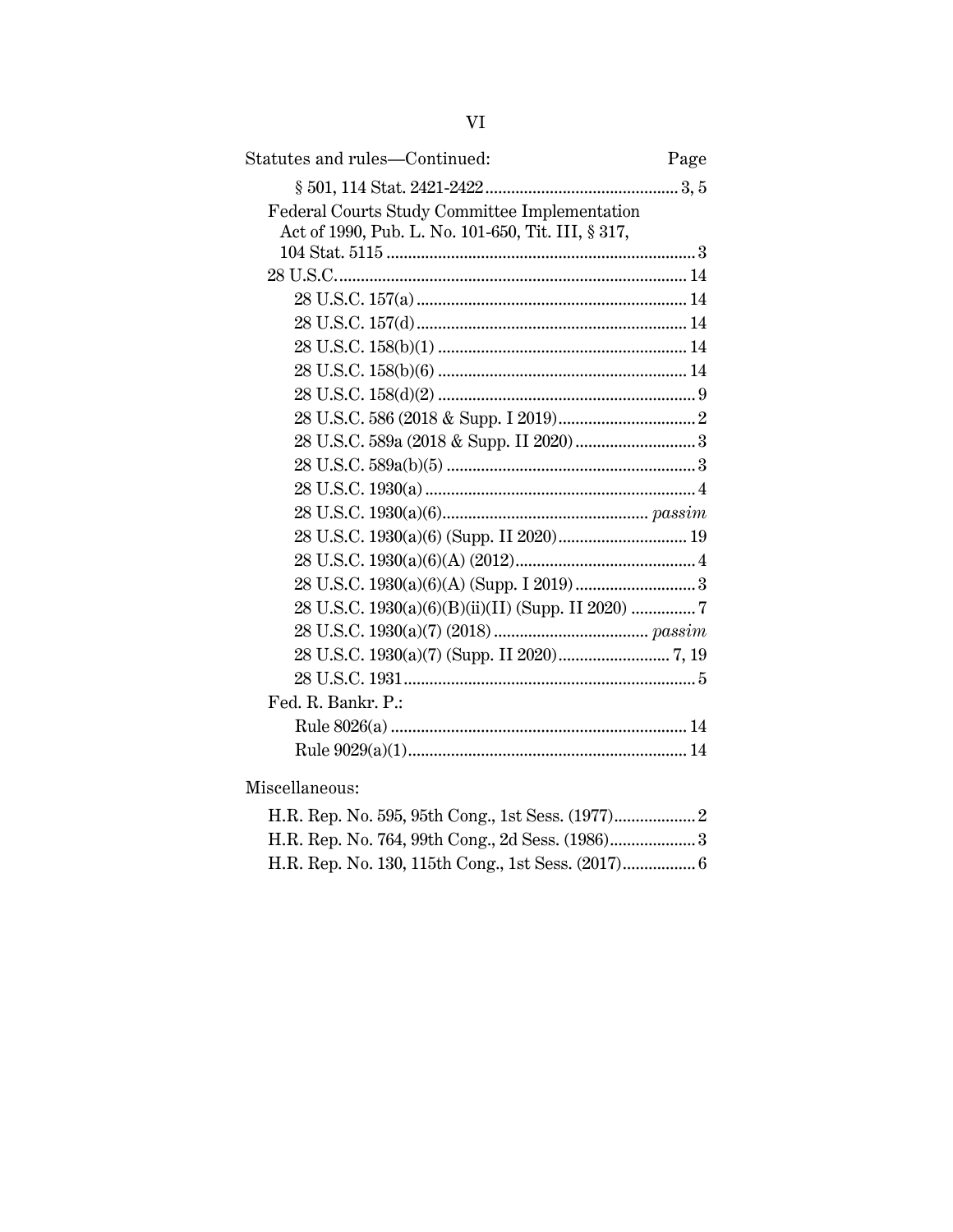VII

| Miscellaneous-Continued:                                                                                                                                                                                     | Page |
|--------------------------------------------------------------------------------------------------------------------------------------------------------------------------------------------------------------|------|
| Judicial Conference of the United States,<br>Report of the Proceedings of the Judicial<br>Conference of the United States:                                                                                   |      |
| (Sept./Oct. 2001), https://www.uscourts.gov/<br>sites/default/files/2001-09 0.pdf 4, 5, 6, 13, 16                                                                                                            |      |
| (Sept. 13, 2018), https://www.uscourts.gov/                                                                                                                                                                  |      |
| Multidistrict, Multiparty, Multiforum Trial Juris-<br>diction Act of 1999 and Federal Courts Improve-<br>ment Act of 1999: Hearing on H.R. 2112 and H.R.<br>1752 Before the Subcomm. on Courts and Intellec- |      |
| tual Property of the House Comm. on the Judici-                                                                                                                                                              |      |
| Stephen M. Shapiro et al.,                                                                                                                                                                                   |      |
| U.S. Gen. Accounting Office, Bankruptcy Admin-<br><i>istration: Justification Lacking for Continuing</i><br>Two Parallel Programs (Sept. 1992),                                                              |      |
|                                                                                                                                                                                                              |      |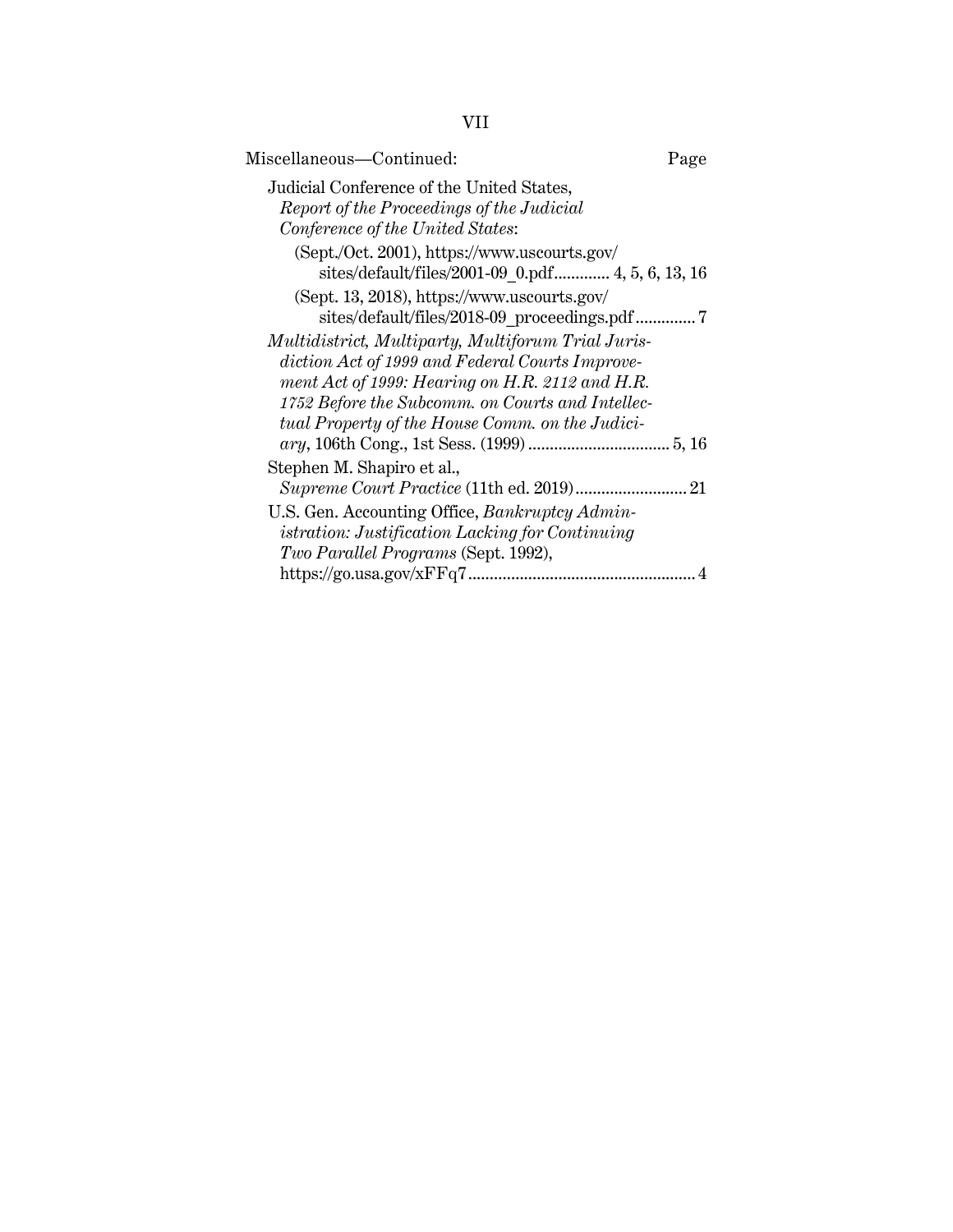## In the Supreme Court of the United States

No. 21-441

ALFRED H. SIEGEL, TRUSTEE OF THE CIRCUIT CITY STORES, INC. LIQUIDATING TRUST, PETITIONER

*v.*

JOHN P. FITZGERALD, III, ACTING UNITED STATES TRUSTEE FOR REGION 4

> *ON PETITION FOR A WRIT OF CERTIORARI TO THE UNITED STATES COURT OF APPEALS FOR THE FOURTH CIRCUIT*

#### **BRIEF FOR THE RESPONDENT**

#### **OPINIONS BELOW**

The opinion of the court of appeals (Pet. App. 1a-37a) is reported at 996 F.3d 156. The opinion of the bankruptcy court (Pet. App. 38a-55a) is reported at 606 B.R. 260.

#### **JURISDICTION**

The judgment of the court of appeals was entered on April 29, 2021. By orders dated March 19, 2020, and July 19, 2021, this Court extended the time within which to file any petition for a writ of certiorari due on or after March 19, 2020, to 150 days from the date of the lowercourt judgment, order denying discretionary review, or order denying a timely petition for rehearing, as long as that judgment or order was issued before July 19, 2021. The petition for a writ of certiorari was filed on Septem-

(1)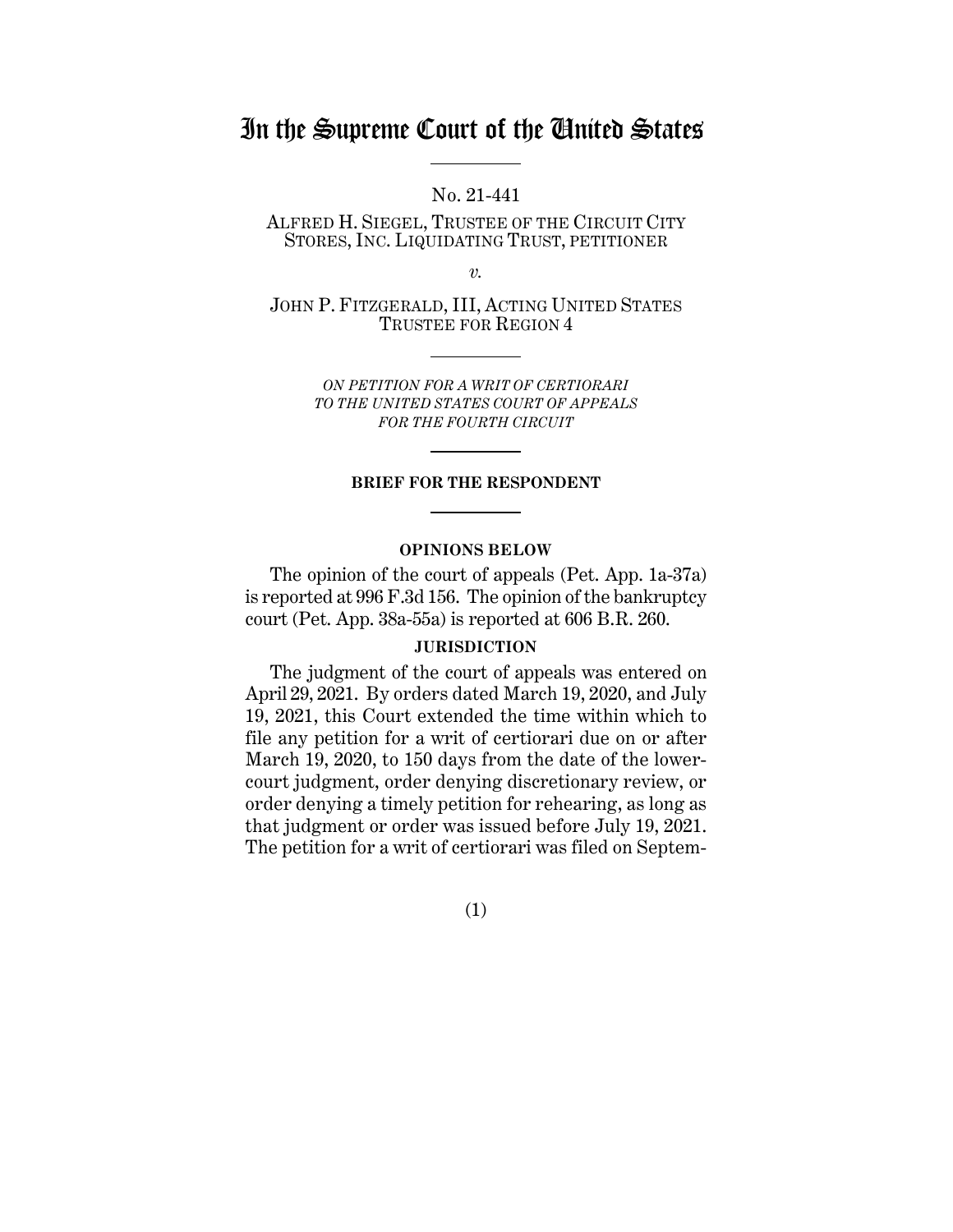ber 20, 2021. The jurisdiction of this Court is invoked under 28 U.S.C. 1254(1).

#### **STATEMENT**

1. a. The United States Trustee (UST) Program, a component of the U.S. Department of Justice, performs numerous administrative, regulatory, and enforcement functions that promote the integrity and efficiency of the bankruptcy system, such as appointing and monitoring the private trustees who administer debtors' estates, monitoring the progress of bankruptcy cases, and monitoring cases for signs of fraud. See 28 U.S.C. 586 (2018 & Supp. I 2019). The program permits bankruptcy judges to focus on judicial matters, while the U.S. Trustees serve as "bankruptcy watch-dogs to prevent fraud, dishonesty, and overreaching in the bankruptcy arena." H.R. Rep. No. 595, 95th Cong., 1st Sess. 88, 101 (1977).

The UST Program began as a pilot program in 18 judicial districts in 1978. Act of Nov. 6, 1978, Pub. L. No. 95-598, Tit. IV, § 408, 92 Stat. 2686-2687. Congress expanded it to 88 of the 94 federal judicial districts in 1986. See Bankruptcy Judges, United States Trustees, and Family Farmer Bankruptcy Act of 1986 (1986 Act), Pub. L. No. 99-554, §§ 111-115, 100 Stat. 3090-3095. The other six districts—in Alabama and North Carolina were permitted to use Bankruptcy Administrators for those purposes. See  $1986$  Act  $\S 302(d)(3)$ , 100 Stat. 3121-3123 (28 U.S.C. 581 note). The Bankruptcy Administrators are appointed under regulations issued by the Judicial Conference of the United States, which oversees the Bankruptcy Administrator (BA) program. 1

<sup>&</sup>lt;sup>1</sup> Congress originally provided that those six districts would join the UST Program no later than 1992. See 1986 Act § 302(d)(3)(A),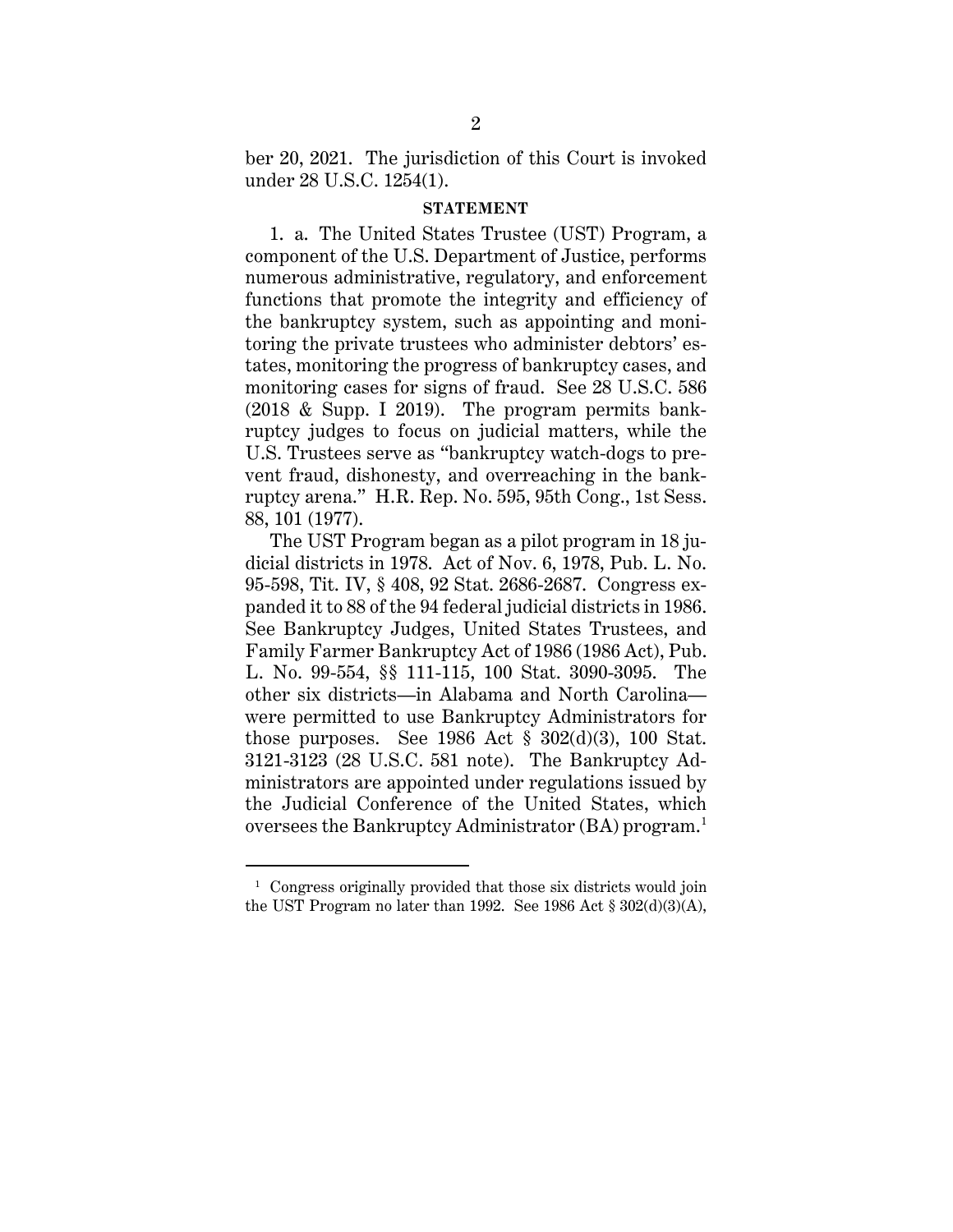Although they perform similar functions in practice, the UST and BA programs have different structures and distinct funding sources. See Pet. App. 6a. The Judiciary's "general budget" funds the BA program. *Ibid.* But Congress designed the UST Program to be "selffunding" and "paid for by the users of the bankruptcy system—not by the taxpayer." H.R. Rep. No. 764, 99th Cong., 2d Sess. 22 (1986). To that end, Congress's annual appropriations for the UST Program are offset by user fees paid into the United States Trustee System Fund (UST Fund), 28 U.S.C. 589a (2018 & Supp. II 2020). The UST Fund derives revenue from various sources, including, most significantly, the quarterly fees paid by some debtors in cases filed under Chapter 11 of the Bankruptcy Code, 11 U.S.C. 1101 *et seq.* See 28 U.S.C. 589a(b)(5). Specifically, Congress has directed that a "quarterly fee shall be paid to the United States trustee \* \* \* in each case under chapter 11 of title 11 \* \* \* for each quarter (including any fraction thereof) until the case is converted or dismissed, whichever occurs first." 28 U.S.C. 1930(a)(6)(A) (Supp. I 2019).

In each case, the quarterly fees required by Section  $1930(a)(6)$  are graduated according to the amount of "disbursements"—payments to creditors, suppliers, and others—made by or on behalf of the debtor. See, *e.g.*, *Walton* v. *Jamko, Inc. (In re Jamko, Inc.)*, 240 F.3d 1312, 1313 (11th Cir. 2001). For example, under the fee schedule in effect before 2018, the quarterly fee "for each quarter in which disbursements total less than

<sup>110</sup> Stat. 3121-3122 (28 U.S.C. 581 note)*.* But it later postponed that deadline and then eliminated it altogether. See Federal Courts Study Committee Implementation Act of 1990, Pub. L. No. 101-650, Tit. III, § 317, 104 Stat. 5115; Federal Courts Improvement Act of 2000, Pub. L. No. 106-518, § 501, 114 Stat. 2421-2422.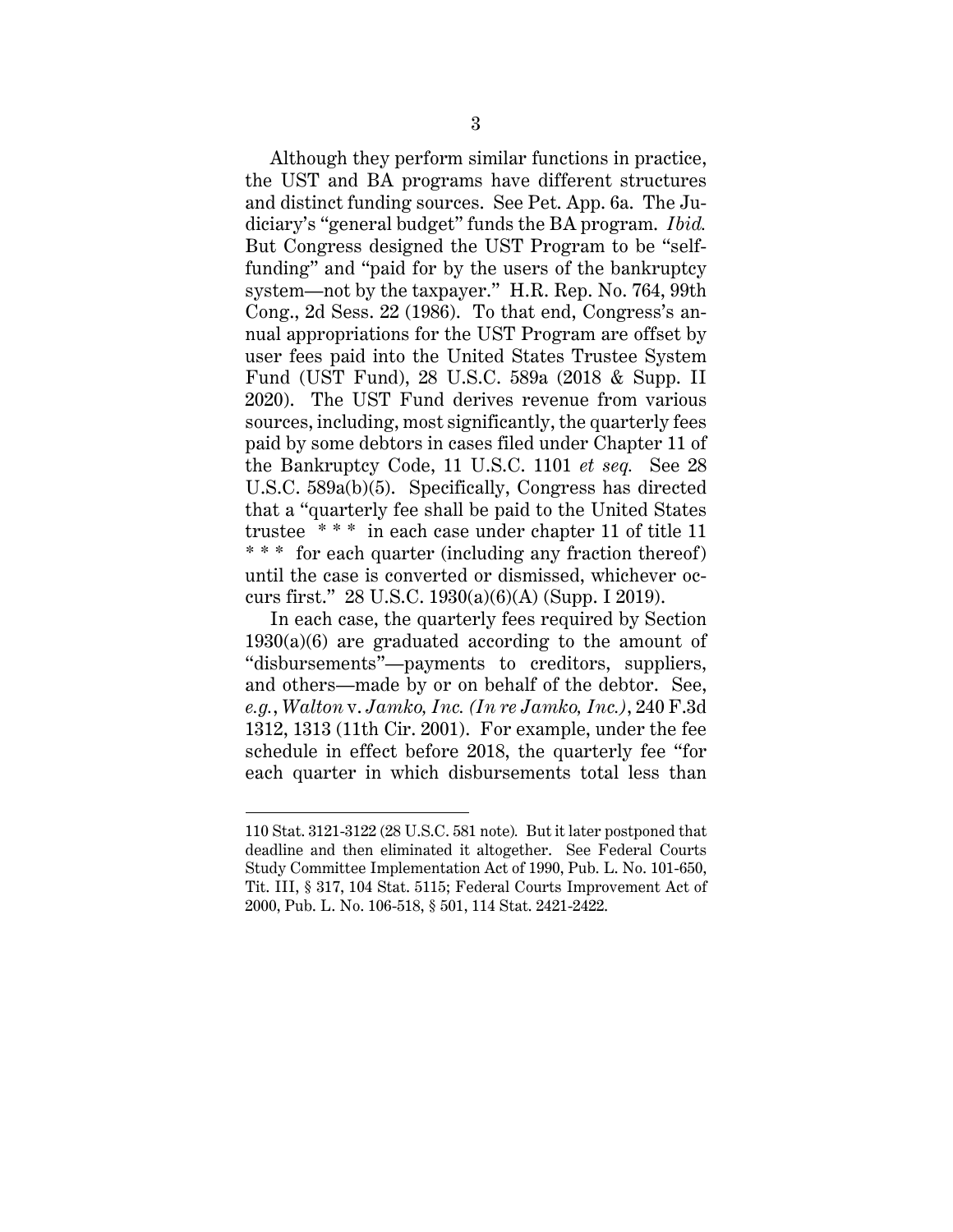\$15,000," was \$325; "for each quarter in which disbursements total \$15,000 or more but less than \$75,000," the fee was \$650; and so on. 28 U.S.C. 1930(a)(6)(A) (2012). Before 2018, the maximum possible quarterly fee was \$30,000, which applied to Chapter 11 cases with quarterly disbursements of more than \$30 million. *Ibid.*

Under the 1986 Act, Chapter 11 quarterly fees were made applicable in the 88 UST districts but not in the 6 BA districts. See 1986 Act § 302(e), 100 Stat. 3123. In the mid-1990s, a divided panel of the Ninth Circuit opined that having two distinct programs for administering bankruptcy cases with different fees violated the uniformity requirement of the Bankruptcy Clause; on that basis, the court purported to invalidate the provision of the statute that allowed the six BA districts to remain outside the UST Program. See *St. Angelo* v. *Victoria Farms, Inc.*, 38 F.3d 1525, 1532-1533 (1994), amended, 46 F.3d 969 (9th Cir. 1995).

After the *Victoria Farms* decision, Congress again amended the statutory framework, but it did not eliminate the BA program as the Ninth Circuit had essentially provided. The Judicial Conference had opposed proposals to expand the UST Program to the BA districts. See, *e.g.*, U.S. Gen. Accounting Office, *Bankruptcy Administration: Justification Lacking for Continuing Two Parallel Programs* 39-43 (Sept. 1992), https://go.usa.gov/xFFq7. And, rather than eliminate the BA program, Congress adopted a proposal made by the Judicial Conference in March 1996. See Judicial Conference of the United States, *Report of the Proceedings of the Judicial Conference of the United States* 45 (Sept./Oct. 2001) (*2001 JCUS Report*), https://www. uscourts.gov/sites/default/files/2001-09\_0.pdf. Congress amended Section 1930(a) by adding a new paragraph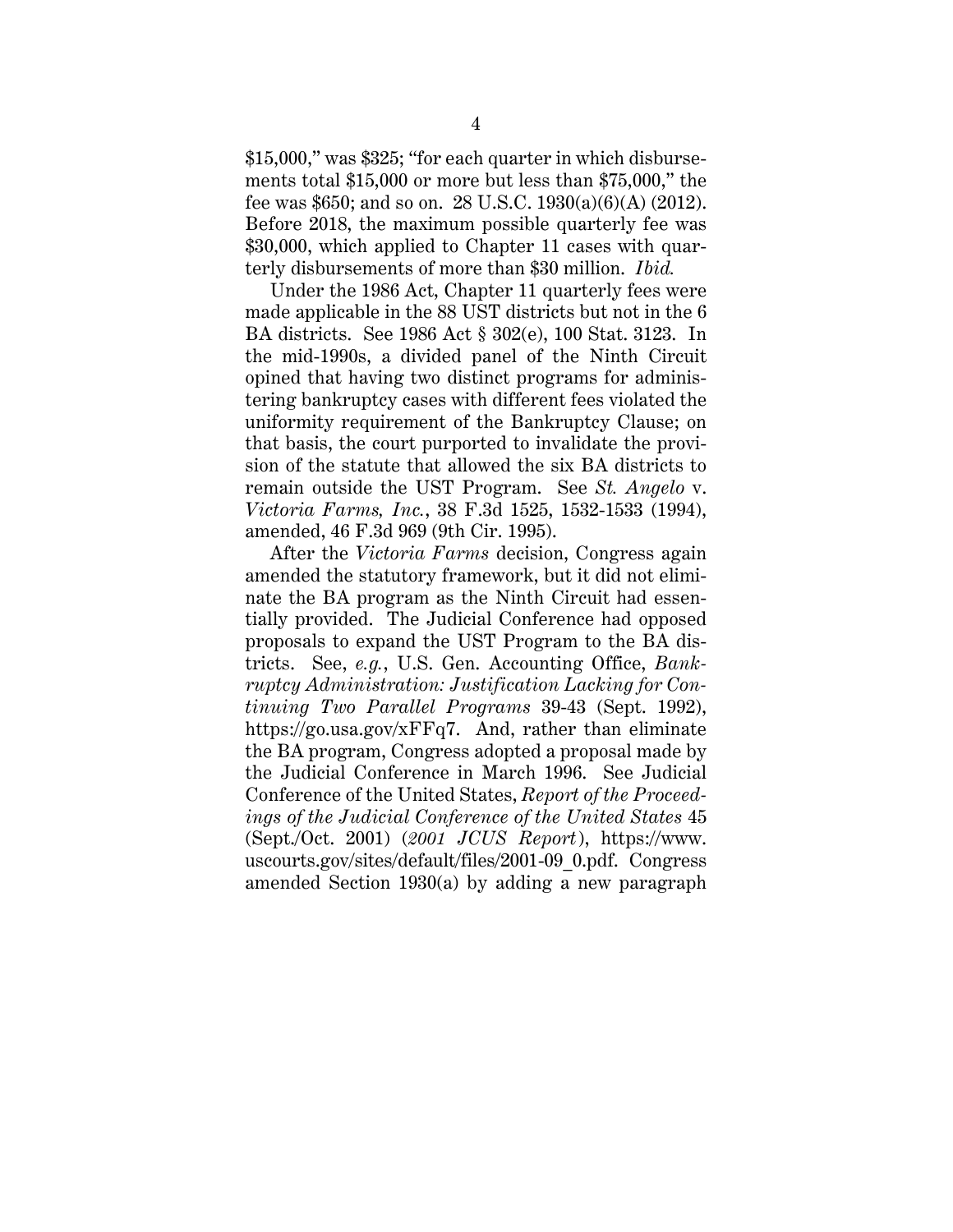(7), which provided that "[i]n districts that are not part of a United States trustee region \* \* \* the Judicial Conference of the United States may require the debtor in a case under chapter  $11 \cdot \cdot \cdot \cdot$  to pay fees equal to those imposed by paragraph (6) of this subsection." Federal Courts Improvement Act of 2000 (2000 Act), Pub. L. No. 106-518, § 105, 114 Stat. 2412 (enacting 28 U.S.C. 1930(a)(7) (2000)); see *Multidistrict, Multiparty, Multiforum Trial Jurisdiction Act of 1999 and Federal Courts Improvement Act of 1999: Hearing on H.R. 2112 and H.R. 1752 Before the Subcomm. on Courts and Intellectual Property of the House Comm. on the Judiciary*, 106th Cong., 1st Sess. 26 (1999) (*1999 House Hearing*) (noting the Judicial Conference's determination that "implementing the establishment of chapter 11 quarterly fees in the bankruptcy administrator districts would eliminate any *Victoria Farms* problem"). Congress directed that the quarterly fees collected in BA districts be deposited in a fund that offsets appropriations to the Judicial Branch, from which the BA program is also funded. See 28 U.S.C. 1930(a)(7), 1931.

Acting under Section 1930(a)(7), the Judicial Conference directed the BA districts to impose quarterly fees "in the amounts specified in 28 U.S.C. § 1930, as those amounts may be amended from time to time." *2001 JCUS Report* 46. Having avoided the potential uniformity problem in that way, Congress authorized the indefinite continuation of the BA program in the six judicial districts that employed it. See 2000 Act § 501, 114 Stat. 2421-2422.

b. For several decades, Congress's appropriations to the UST Program were fully offset by fees deposited in the UST Fund, and the Program's costs were borne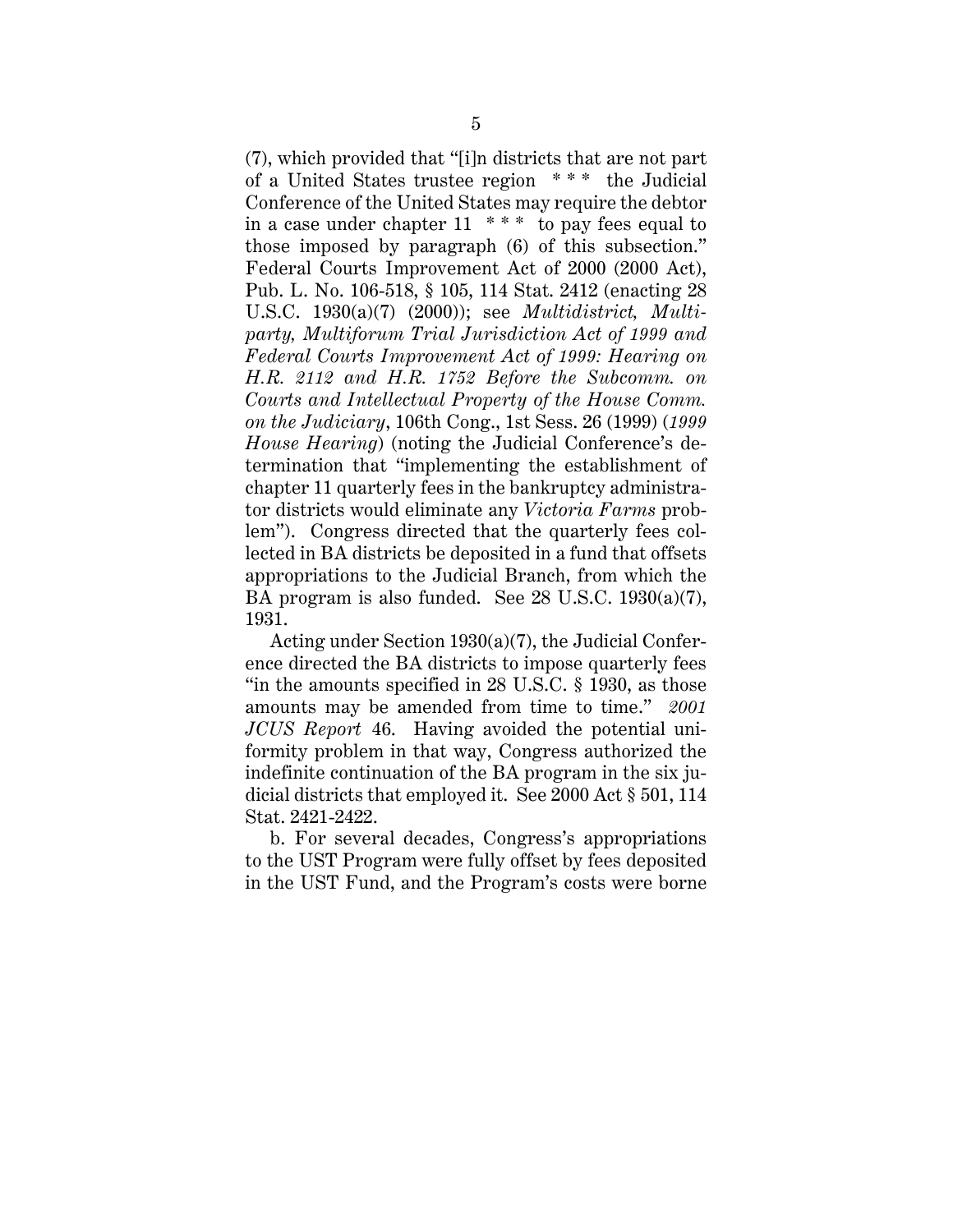by bankruptcy users and not taxpayers. In the mid-2010s, however, those deposits substantially decreased, and by Fiscal Year 2017, the balance in the UST Fund had fallen to the point that the Program's costs would no longer be fully met by user fees, thus requiring reliance on appropriated taxpayer funds. See H.R. Rep. No. 130, 115th Cong., 1st Sess. 7 (2017); Pet. App. 7a.

Concerned about the impending burden on taxpayers, Congress bolstered the Fund by temporarily increasing quarterly fees in larger Chapter 11 cases. Accordingly, the Bankruptcy Judgeship Act of 2017 amended the quarterly-fee statute by adding the following subparagraph to Section  $1930(a)(6)$ :

(B) During each of fiscal years 2018 through 2022, if the balance in the United States Trustee System Fund as of September 30 of the most recent full fiscal year is less than \$200,000,000, the quarterly fee payable for a quarter in which disbursements equal or exceed \$1,000,000 shall be the lesser of 1 percent of such disbursements or \$250,000.

Pub. L. No. 115-72, Div. B, § 1004(a), 131 Stat. 1232 (28 U.S.C.  $1930(a)(6)(B)$  (2018)). Congress specified that the amendment "shall apply to quarterly fees payable under section  $1930(a)(6)$ " for disbursements made in any calendar quarter beginning after the amendment's October 26, 2017 enactment. § 1004(c), 131 Stat. 1232. The increased fees therefore applied to the UST districts in the first quarter of 2018.

Despite the Judicial Conference's 2001 order imposing quarterly fees in BA districts "in the amounts specified in 28 U.S.C. § 1930, as those amounts may be amended from time to time," *2001 JCUS Report* 46, the six BA districts did not implement the amended fee schedule by the beginning of 2018. In response, the Ex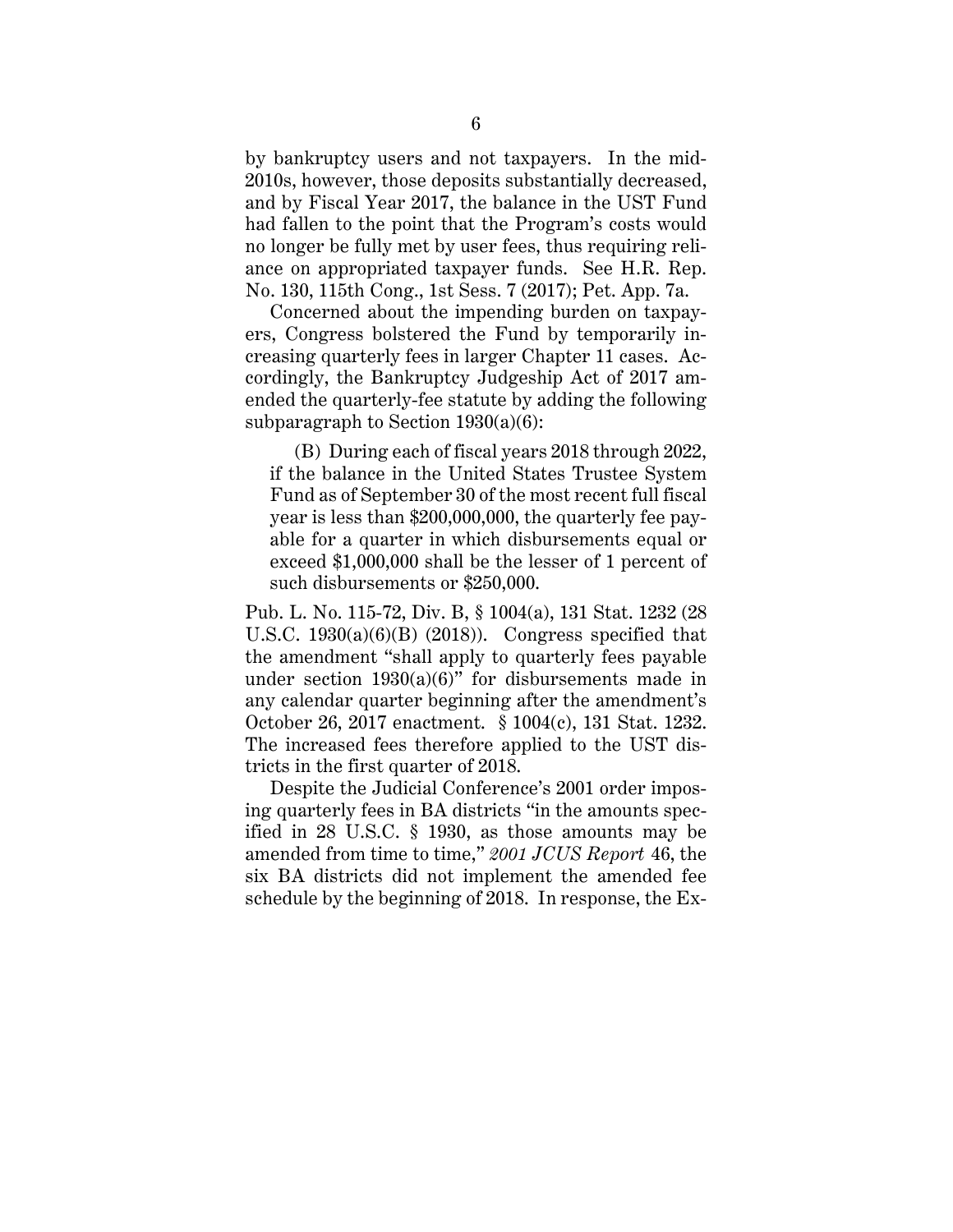ecutive Committee of the Judicial Conference, acting on an expedited basis, ordered the BA districts to implement the amended fee schedule, but it did so only for "cases filed on or after" October 1, 2018. Judicial Conference of the United States, *Report of the Proceedings of the Judicial Conference of the United States* 11-12 (Sept. 13, 2018), https://www.uscourts.gov/sites/default/ files/2018-09 proceedings.pdf.

c. After some courts held that the 2017 amendment was unconstitutional based on their view that Congress had authorized different fees in BA and Trustee districts, see, *e.g.*, *In re Buffets, LLC*, 597 B.R. 588, 594 (Bankr. W.D. Tex. 2019), rev'd and remanded, 979 F.3d 366 (5th Cir. 2020), Congress enacted clarifying legislation that struck the word "may" from Section  $1930(a)(7)$ and replaced it with "shall." Bankruptcy Administration Improvement Act of 2020 (2020 Act), Pub. L. No. 116-325, § 3(d)(2), 134 Stat. 5088. As amended, the text of Section 1930(a)(7) now provides that, for BA districts, the "Judicial Conference of the United States *shall* require the debtor in a case under chapter  $11 \cdot \cdot \cdot$  to pay fees equal to those imposed by paragraph (6) of this subsection." 28 U.S.C. 1930(a)(7) (Supp. II 2020) (emphasis added). An express legislative finding explained that the change was intended to "confirm the longstanding intention of Congress that quarterly fee requirements remain consistent across all Federal judicial districts." 2020 Act § 2(a)(4)(B), 134 Stat. 5086.

In the 2020 Act, Congress also amended the quarterly-fee schedule, slightly reducing the fees payable by the largest debtors. As of April 2021, the quarterly fee for Chapter 11 debtors with quarterly disbursements of \$1 million or more was "0.8 percent of disbursements but not more than \$250,000." 28 U.S.C.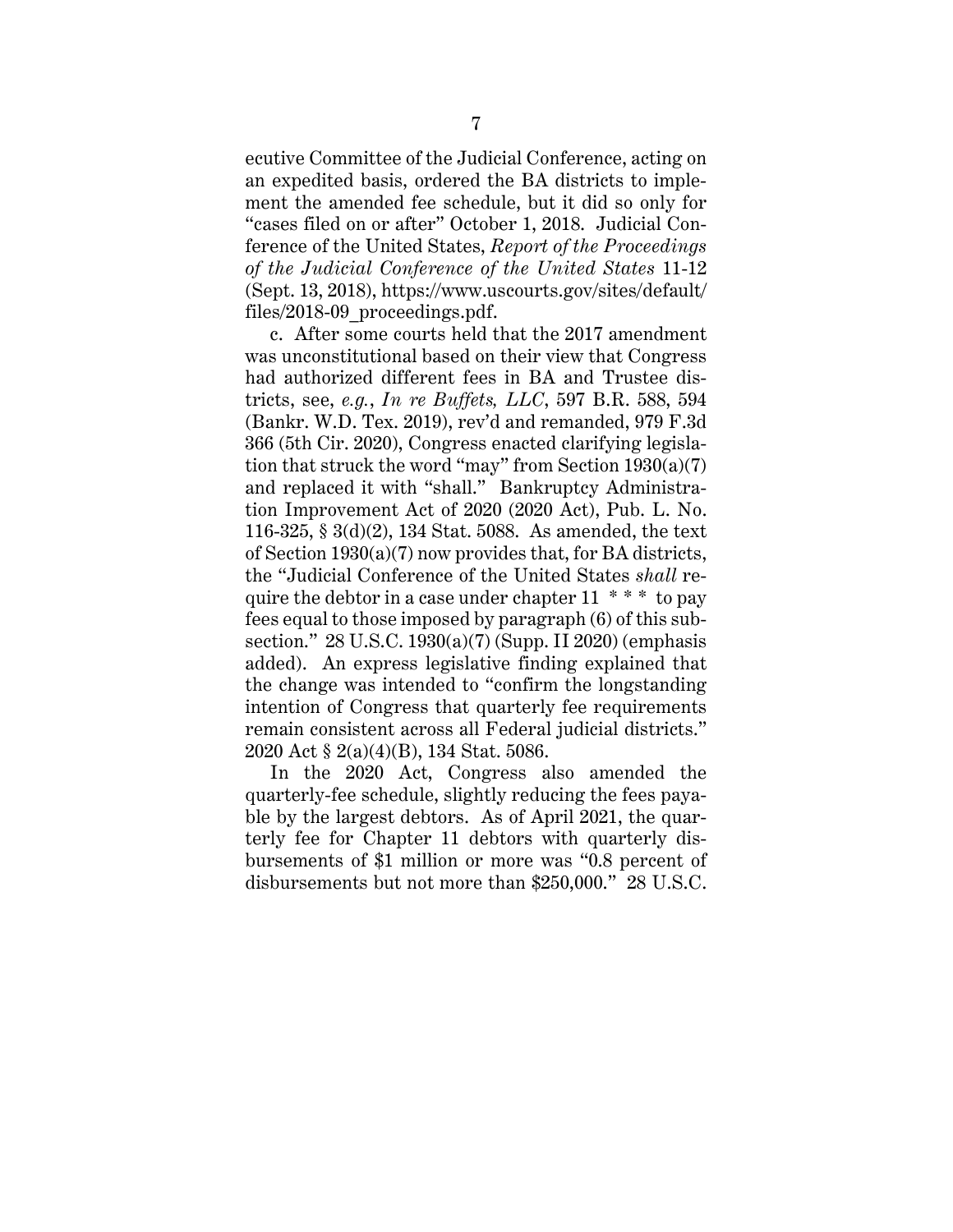1930(a)(6)(B)(ii)(II) (Supp. II 2020); see 2020 Act § 3(e)(2)(B)(ii), 134 Stat. 5089 (effective date).

2. a. Circuit City Stores, Inc. and its affiliates (collectively Circuit City) operated a chain of stores retailing consumer electronics. Pet. App. 9a. In 2008, Circuit City filed for Chapter 11 bankruptcy protection in the Eastern District of Virginia, a district within the UST Program. *Ibid.* In 2010, the bankruptcy court confirmed Circuit City's plan of liquidation, under which petitioner (the private trustee responsible for administering the liquidating trust formed under Circuit City's plan) was authorized to collect, administer, distribute, and liquidate the estate's remaining assets. *Id.* at 29a-30a. The confirmed plan requires petitioner to pay quarterly fees to the U.S. Trustee "until the Chapter 11 Cases are closed or converted and/or the entry of final decrees." *Id.* at 30a (quoting C.A. App. 110).

Circuit City's bankruptcy case remained pending as of January 2018, when the 2017 amendment to the quarterly-fee schedule took effect. Pet. App. 9a. Thereafter, in each quarter in which Circuit City reported quarterly disbursements over \$1 million, petitioner was required to pay an increased quarterly fee. See *ibid.*

b. Petitioner initially paid the increased fees. Pet. App. 9a. In March 2019, however, petitioner filed a motion in bankruptcy court asserting that the amended statute was unconstitutionally non-uniform because the statutory fee increase was implemented differently in BA districts than in UST districts. *Id.* at 10a. Petitioner also argued that applying the amended schedule to this case would be impermissibly retroactive. *Ibid.* With the parties' consent, the bankruptcy court treated petitioner's motion as a complaint initiating an adversary proceeding. See *id.* at 46a-47a & n.19.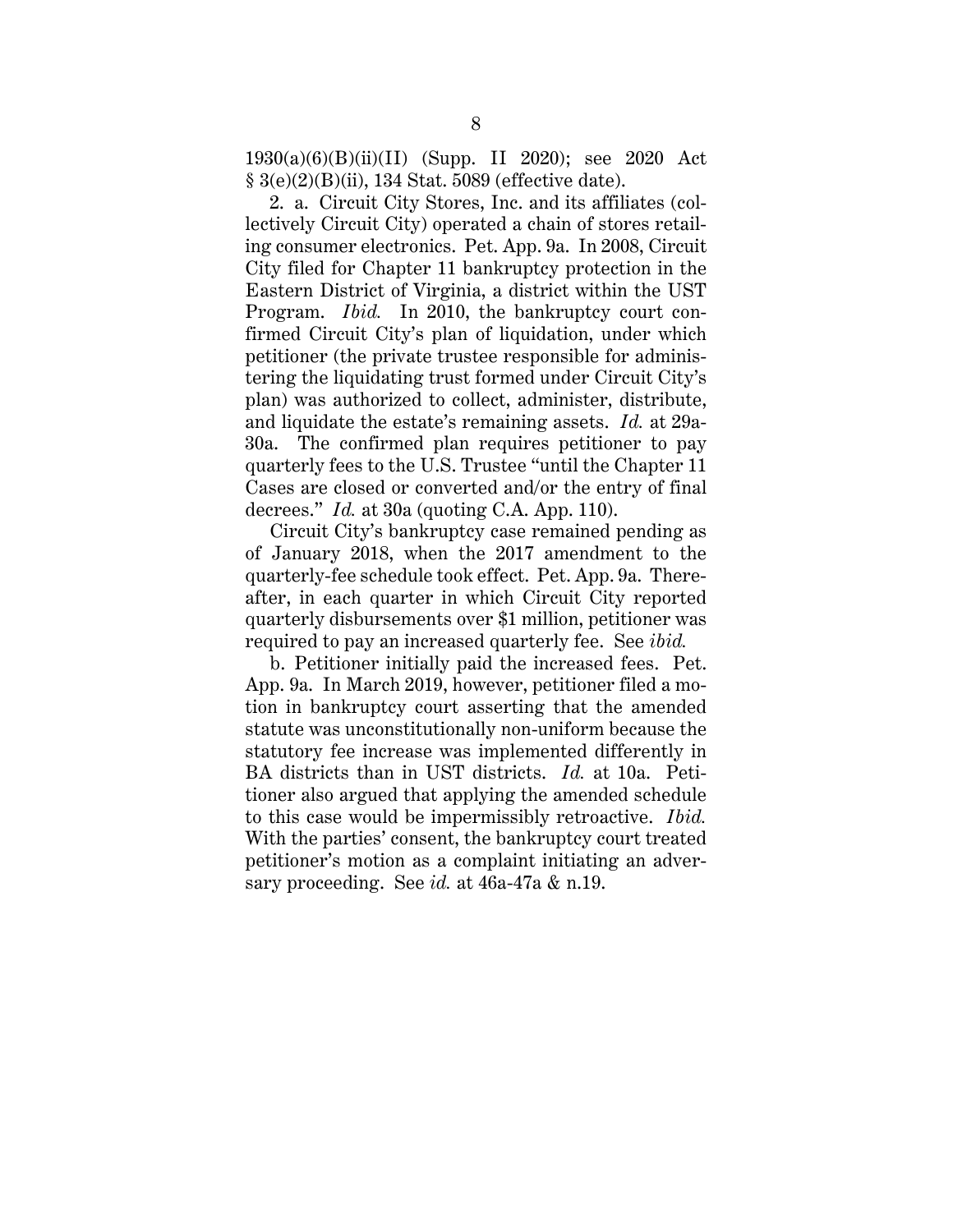The bankruptcy court granted petitioner's motion in part and denied it in part. Pet. App. 38a-55a. The court rejected petitioner's retroactivity argument, concluding that the fee increase was "substantively prospective." *Id.* at 51a. But it agreed with petitioner's constitutional challenge, ruling that the 2017 amendment to Section 1930(a)(6) was "unconstitutionally non-uniform." *Id.* at 53a. The court reasoned that the 2017 amendment must have been constitutionally defective because, beginning in January 2018, the BA districts ceased to apply the same fee schedule that applied in UST districts, and the Judicial Conference did not eliminate that divergence for all cases. See *id.* at 52a, 54a. As a remedy, the court directed that the quarterly fees petitioner owed "since January 1, 2018" be determined using "the prior version of the statute." *Id.* at 54a.

3. Both parties appealed and jointly certified that the order met the standards for direct appeal from the bankruptcy court to the court of appeals under 28 U.S.C. 158(d)(2). See Pet. App. 58a-61a. The court of appeals authorized direct appeal and consolidated the appeals. See *id.* at 4a, 56a-57a.

a. A divided panel of the court of appeals affirmed in part and reversed in part. Pet. App. 1a-23a. The court agreed with the bankruptcy court's determination that the 2017 amendment was not retroactive, much less impermissibly so, when applied to previously pending bankruptcy cases. See *id.* at 19a-23a. Petitioner does not seek review of that aspect of the decision. See Pet. I, 13 n.4.

As relevant here, the court of appeals held that the 2017 amendment was constitutional. Pet. App. 13a-18a. The court concluded that even a statutorily authorized divergence in fees across the UST and BA programs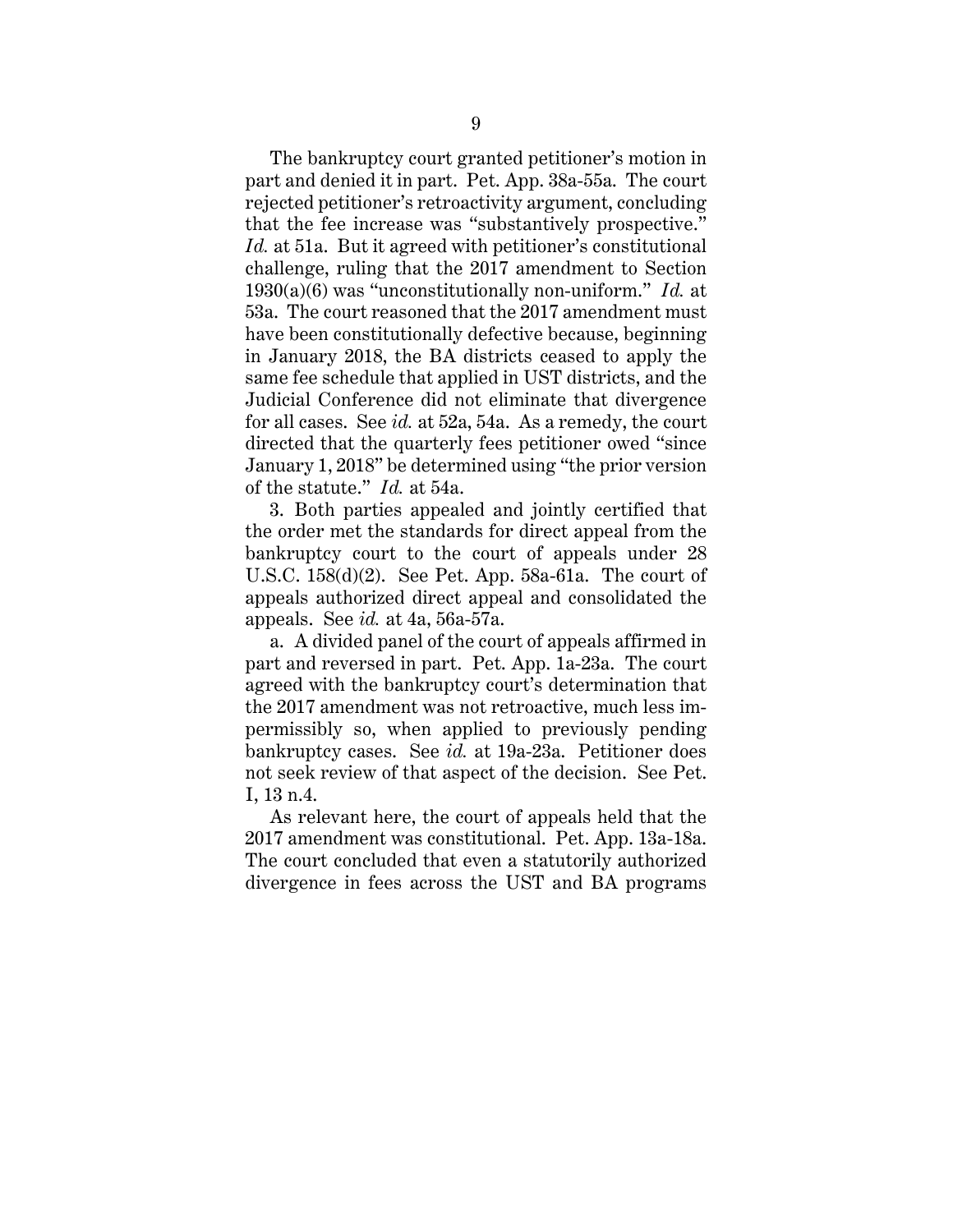would not present a problem because the Bankruptcy Clause's "uniformity requirement does not deny Congress the power to enact legislation that resolves regionally isolated problems." *Id.* at 17a. The court noted that where "the only railroads facing [a particular] problem" were in a specific geographic region, this Court had "allowed Congress to establish a special court and enact statutes to benefit bankrupt rail carriers in [that region]." *Ibid.* (citing *Regional Rail Reorganization Act Cases*, 419 U.S. 102, 159-161 (1974)). Here, Congress confronted "a U.S. Trustee problem," *ibid.*, and it "reasonably solved" that problem "with fee increases in the underfunded districts," *id.* at 18a.

In reaching that conclusion, the court of appeals agreed with the Fifth Circuit's decision in *Hobbs* v. *Buffets, L.L.C. (In re Buffets, L.L.C.)*, 979 F.3d 366 (2020), which sustained the constitutionality of the 2017 amendment, emphasizing that a "program-specific distinction that only indirectly has a geographic impact" does not run afoul of the Bankruptcy Clause's uniformity requirement. Pet. App. 17a-18a. The decision below further observed that, even if Congress had failed to give an adequate justification for its decision to allow separate UST and BA districts to persist after the pilot program was expanded in 1986, the 2017 amendment "does not suffer from any such shortcoming" because it is supported by "a solid fiscal justification." *Id.* at 18a.<sup>2</sup>

In light of the court of appeals' conclusion that any uniformity requirement would be satisfied, the court did not resolve the U.S. Trustee's threshold argument

<sup>&</sup>lt;sup>2</sup> The court of appeals also held that the 2017 amendment does not implicate the uniformity requirement of the Taxing and Spending Clause (U.S. Const. Art. I, § 8, Cl. 1). See Pet. App. 14a. Petitioner does not challenge that determination in this Court. See Pet. I.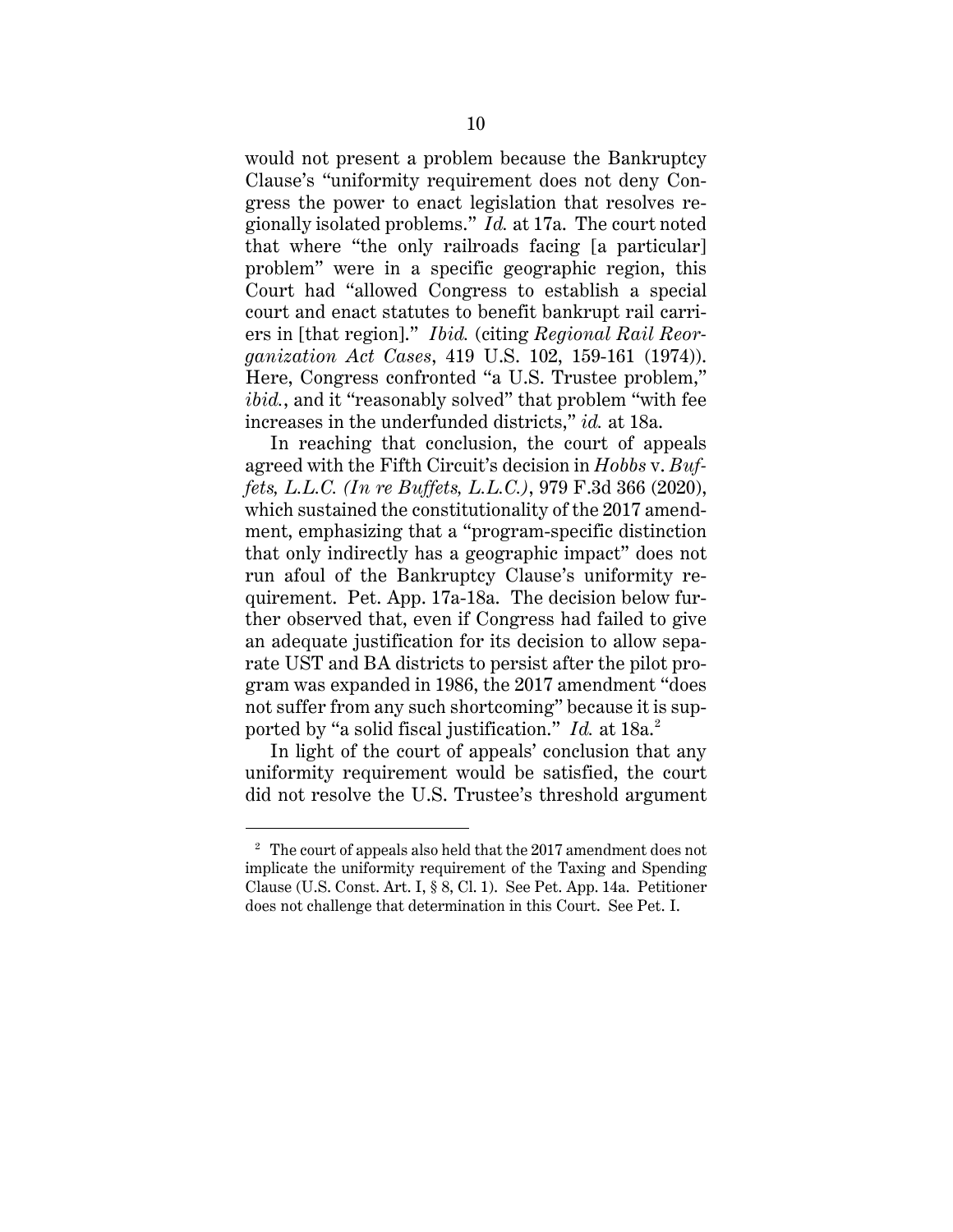that the 2017 amendment does not implicate the Bankruptcy Clause because it is not a substantive bankruptcy law. See Pet. App. 14a. In addition, while the court observed that petitioner had not contested the proposition that the 2020 Act "confirms that Congress never gave the Judicial Conference discretion to charge unequal fees," the court did not "further address" the U.S. Trustee's argument that "the combined application of  $\S 1930(a)(6)(B)$  and  $1930(a)(7)$  of Title 28 ensure[s] that any quarterly fee increase would apply equally to all judicial districts," and that "any discrepancy in impact" was "a byproduct of implementation efforts, rather than unlawful congressional action." *Id.* at 18a-19a n.10. Finally, having sustained the statute's constitutionality, the court had no occasion to address the U.S. Trustee's argument about what remedies would be available in the event of a constitutional violation.

b. Judge Quattlebaum concurred in part and dissented in part as to the majority's uniformity holding. Pet. App. 23a-37a. He rejected the U.S. Trustee's argument that "the Constitution's uniformity requirement only applies to substantive bankruptcy laws," *id.* at 31a-32a, and concluded that the amended fee statute was not uniform because Section 1930(a)(7) at relevant times provided that the Judicial Conference "'may'" require payment in BA districts of "fees equal to those imposed" in UST districts, *id.* at 33a-35a. In his view, "this would be an entirely different case" if Section  $1930(a)(7)$  had "used the word 'shall'" at the relevant time. *Id.* at 33a. He also disagreed with the majority's conclusion that different fee collections in the UST and BA districts could be justified by the "unique budgetary challenges" facing each program, expressing the view that Congress's decision to allow judicial districts in Alabama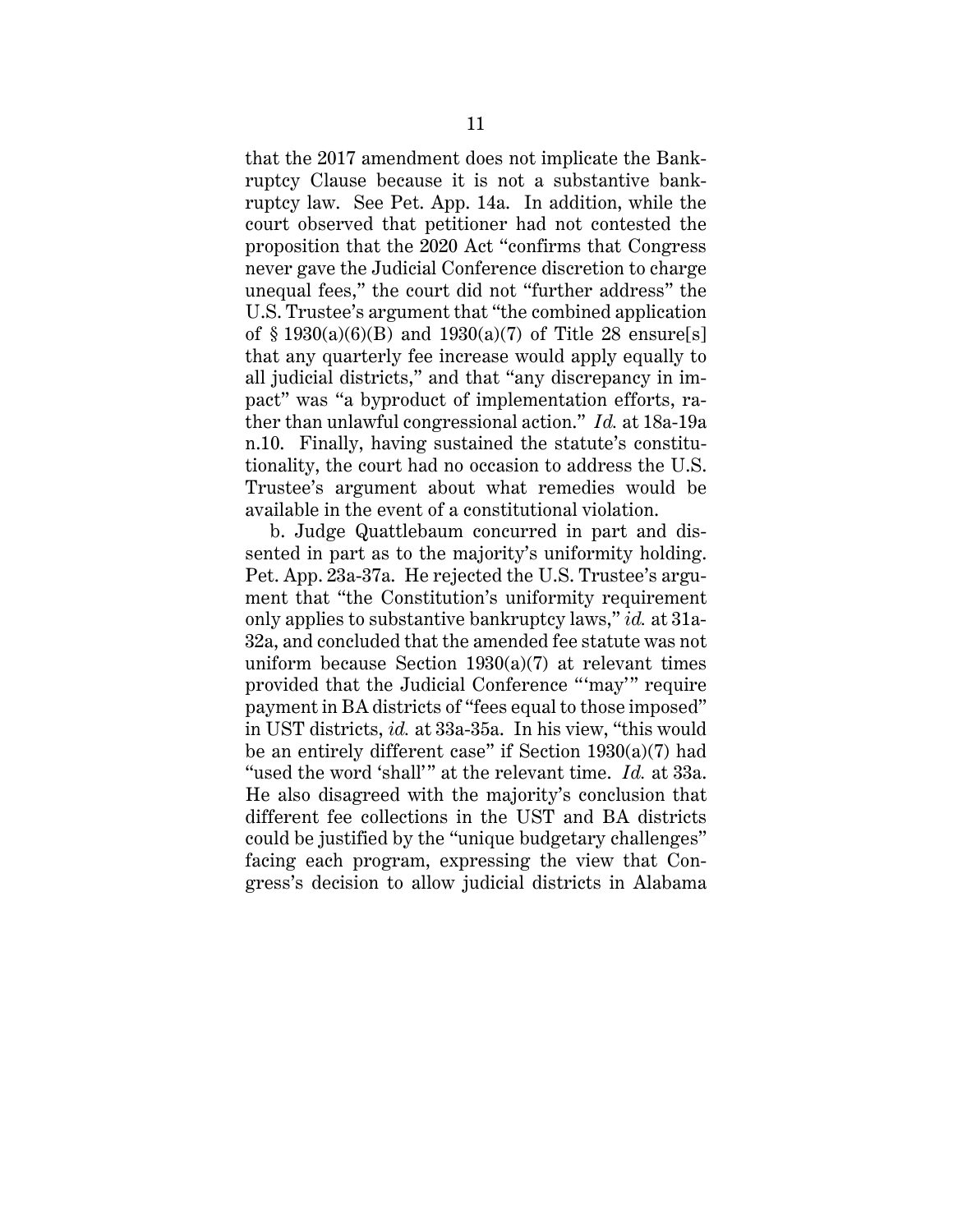and North Carolina to operate with bankruptcy administrators instead of U.S. Trustees "in the first place" was itself arbitrary. *Id.* at 35a; see *id.* at 35a-37a.

#### **DISCUSSION**

The court of appeals correctly determined that the quarterly-fee statute as amended in 2017 did not exceed Congress's constitutional authority, even though that fee increase was not immediately applied in the six districts with Bankruptcy Administrators rather than United States Trustees. The question presented, however, is the subject of a circuit conflict. This Court's review is warranted to resolve that conflict, and this case would be an appropriate vehicle for that review.

#### **A. The Court Of Appeals' Decision Is Correct**

The court of appeals sustained the constitutionality of the 2017 amendment increasing quarterly fees for the largest Chapter 11 debtors on the ground that Congress's power under the Bankruptcy Clause would allow it to impose unequal fees to address the specific funding problem it faced in the districts that participate in the UST Program. The court's judgment is correct for the reason addressed by the court and for additional reasons that the court had no need to reach.

In 2017, Congress amended 28 U.S.C. 1930(a)(6) to increase certain administrative fees charged debtors in UST districts. Since 2001, Congress had provided that "the Judicial Conference of the United States may require" Chapter 11 debtors in non-Trustee Districts "to pay fees equal to those imposed by [28 U.S.C. 1930(a)(6)]." 2000 Act § 105, 114 Stat. 2412; 28 U.S.C.  $1930(a)(7)$  (2018). At the time of the 2017 amendment, the Judicial Conference had ordered the BA districts to impose fees "in the amounts specified in 28 U.S.C. § 1930, as those amounts may be amended from time to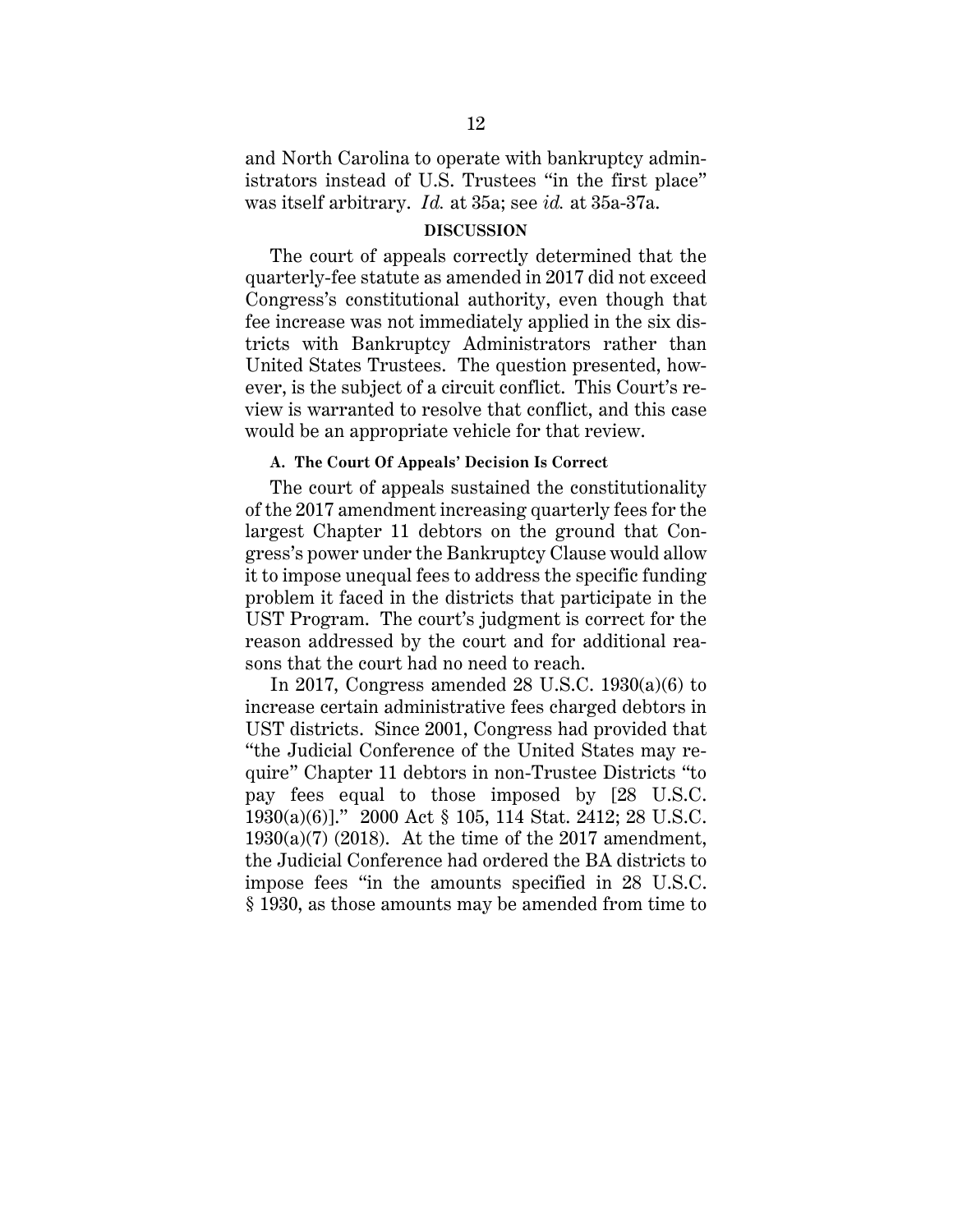time." *2001 JCUS Report* 46. But the BA districts did not implement a parallel fee increase on the effective date of the 2017 amendment, and when the Judicial Conference (acting via its Executive Committee on an expedited basis) ultimately ordered them to do so, it applied the fee increase to a slightly different set of cases than were subject to the 2017 amendment in the UST districts. That series of events, however, did not render the 2017 amendment unconstitutional.

1. As an initial matter, the Bankruptcy Clause's uniformity requirement did not restrict Congress's authority to amend quarterly fees in UST Districts. The Bankruptcy Clause authorizes Congress "[t]o establish \*\*\* uniform Laws on the subject of Bankruptcies throughout the United States." U.S. Const. Art. I, § 8, Cl. 4. The Bankruptcy Clause empowers Congress to legislate on "the subject of Bankruptcies," *ibid.*, which this Court has defined as laws regulating "relations between an insolvent or nonpaying or fraudulent debtor and his creditors." *Railway Lab. Execs.' Ass'n* v. *Gibbons*, 455 U.S. 457, 466 (1982) (citation omitted). In particular, the Bankruptcy Clause gives Congress the power to "adjust[]" "a failing debtor's obligations," and therefore "involves the power to impair the obligation of contracts," a power that the Constitution withheld from the States. *Ibid.* (citations omitted).

The statute at issue here, Section  $1930(a)(6)$ , does not regulate or alter the debtor-creditor relationship, and thus does not hinge on Congress's bankruptcy power. Rather, it is a user-fee provision that funds the administrative machinery erected by Congress to aid the exercise of its enumerated Section 8 powers, including its power to constitute inferior tribunals. See U.S. Const. Art. I, § 8, Cl. 9; see *Wellness Int'l Network, Ltd.*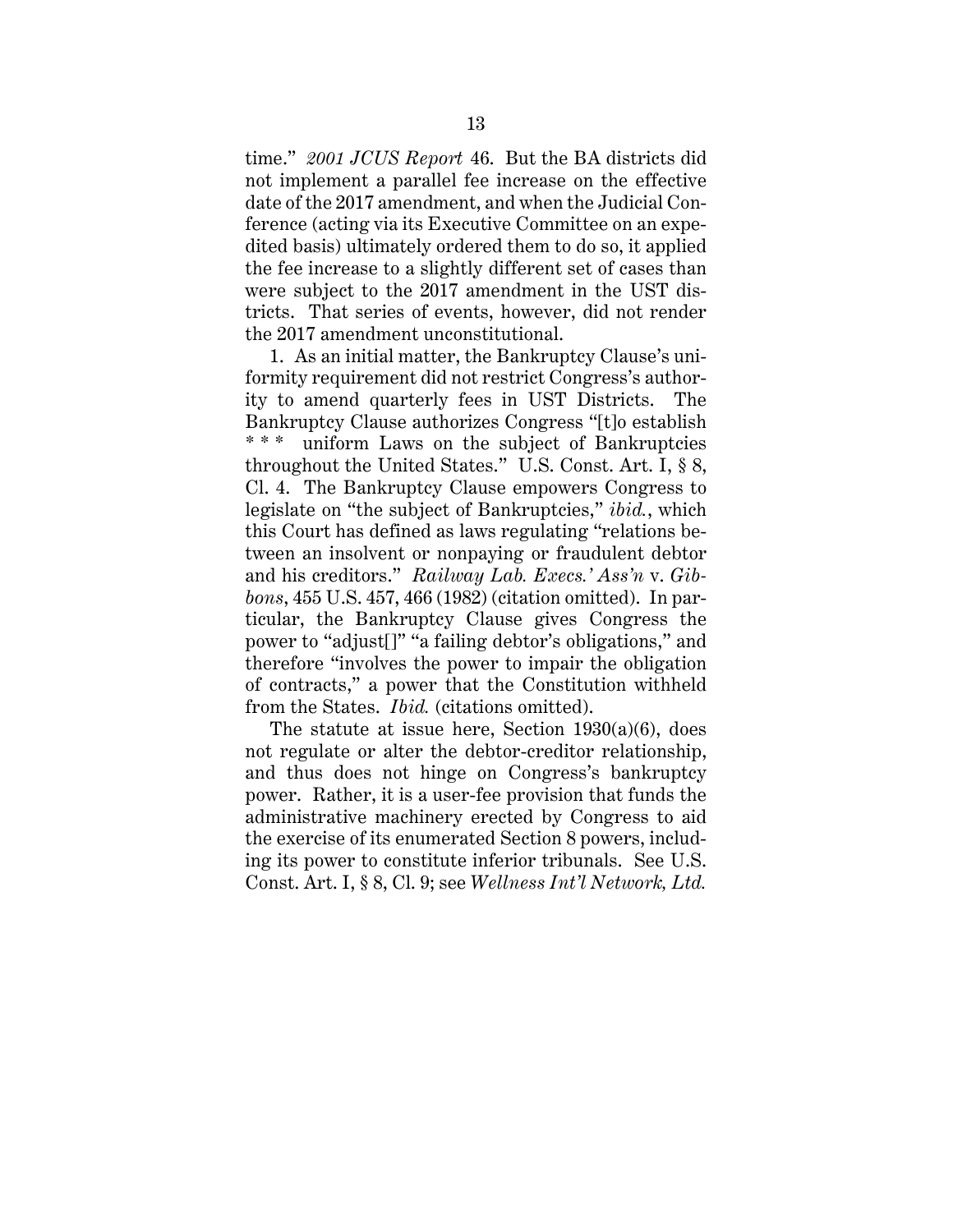v. *Sharif*, 575 U.S. 665, 668 (2015) (explaining that Congress has authorized the appointment of bankruptcy judges "to assist Article III courts in their work" and that without that assistance "the work of the federal court system would grind nearly to a halt"). Congress's authority to fund that administrative framework—like its authority to impose user fees that fund agencies that assist in implementing Congress's other enumerated Section 8 powers—rests on its auxiliary power "[t]o make all Laws which shall be necessary and proper for carrying into Execution the foregoing Powers." U.S. Const. Art. I, § 8, Cl. 18; see *Wright* v. *Union Cent. Life Ins. Co.*, 304 U.S. 502, 513 (1938)*.* Accordingly, the bounds of Congress's substantive bankruptcy power to enact "uniform Laws on the subject of Bankruptcies," U.S. Const. Art. I, § 8, Cl. 4, do not limit Congress's authority to enact the 2017 amendment.

Congressional practice further illustrates that the statutes governing bankruptcy court administration, set forth in Title 28 of the United States Code, do not implicate any uniformity requirement. Many of those laws authorize or contemplate significant variations in deference to local judicial preference. A district court may (but need not) refer cases to a bankruptcy court, 28 U.S.C. 157(a); it may (but need not) withdraw that reference at any time, 28 U.S.C. 157(d); it may (but need not) participate in the bankruptcy appellate panel for its circuit, assuming the court of appeals itself has exercised the option to create one, 28 U.S.C. 158(b)(1) and (6); and it may promulgate local rules that differ from those of other courts, see Fed. R. Bankr. P. 8026(a),  $9029(a)(1)$ . As particularly relevant here, Congress has also accommodated the Judicial Conference's support for the continued use of Bankruptcy Administrators in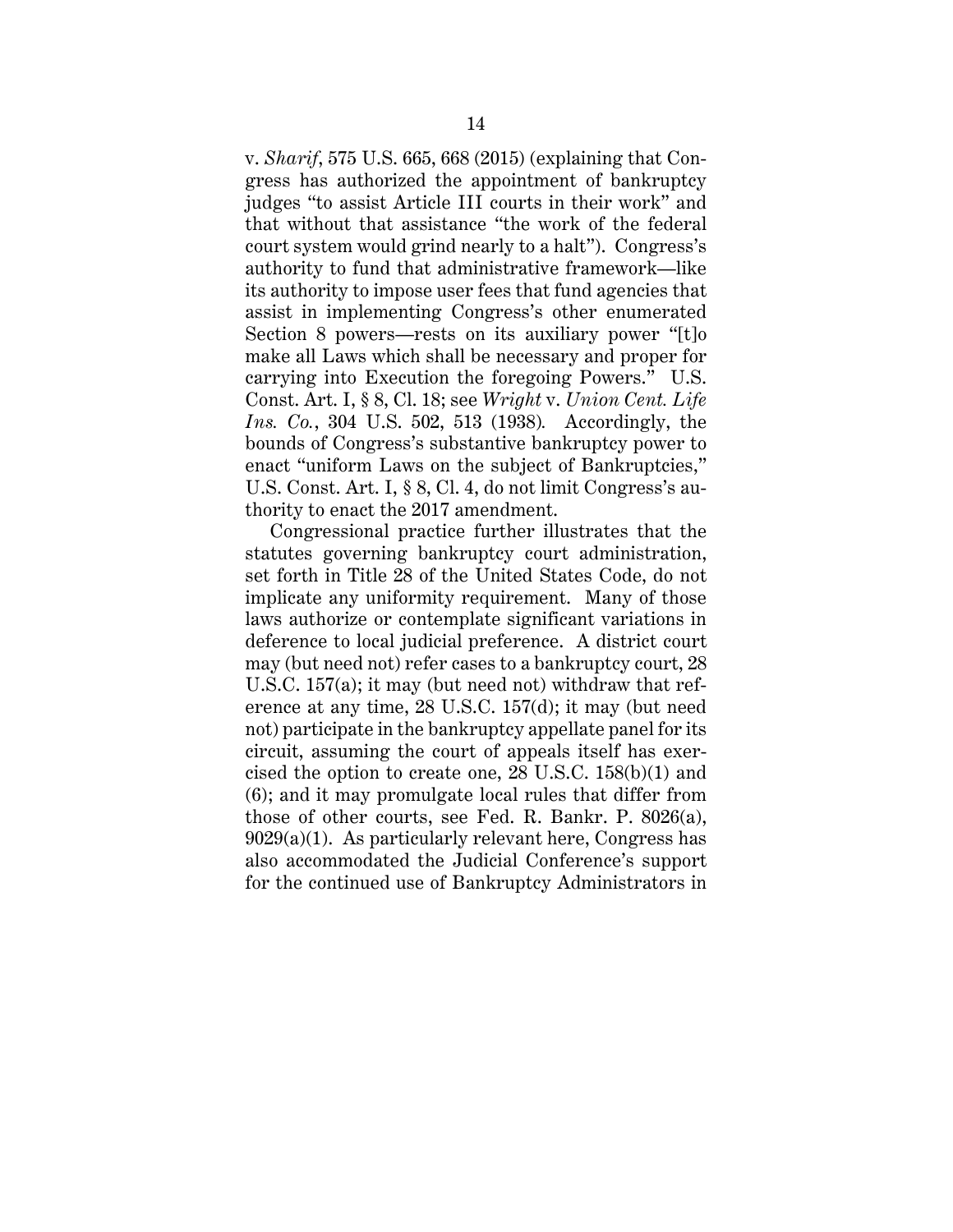six judicial districts in lieu of having those districts participate in the UST Program. See pp. 4-5, *supra*. There is no basis for concluding that any of those administrative variations are unconstitutional.

2. In any event, the statutory regime for quarterly fees was at all relevant times facially uniform throughout the United States. Both before and after the 2017 amendment, Section 1930(a)(6) mandated a graduated fee schedule that applies in all UST districts, and Section 1930(a)(7) in turn provided—from the 2000 Act until the 2020 Act—that the Judicial Conference "may require the debtor" in BA districts "to *pay fees equal to those imposed* by paragraph (6) of this subsection." 28 U.S.C. 1930(a)(7) (2018) (emphasis added). The 2017 amendment at issue here did not amend Section  $1930(a)(7)$  and thus did nothing to change that basic structure.

The fact that Section 1930(a)(7) contained the auxiliary verb "may" (until it was replaced with "shall" by a clarifying amendment in the 2020 Act) does not evince any impermissible disuniformity. The statute did not empower the Judicial Conference to charge fees in any amount it wished; rather, it specifically required that fees collected in BA districts be "equal to those imposed" in UST districts. 28 U.S.C. 1930(a)(7) (2018). Section 1930(a)(7) thus cannot be read to authorize the state of affairs about which petitioner complains: the post-January 1, 2018 collection of fees in BA districts that were not "equal to those imposed" in UST districts. Even if the word "may" conferred discretion as to whether to impose fees in the BA districts in the first place, the Judicial Conference had chosen to impose such fees, and nothing in Section 1930(a)(7) authorized the imposition of fees in amounts that were not "equal."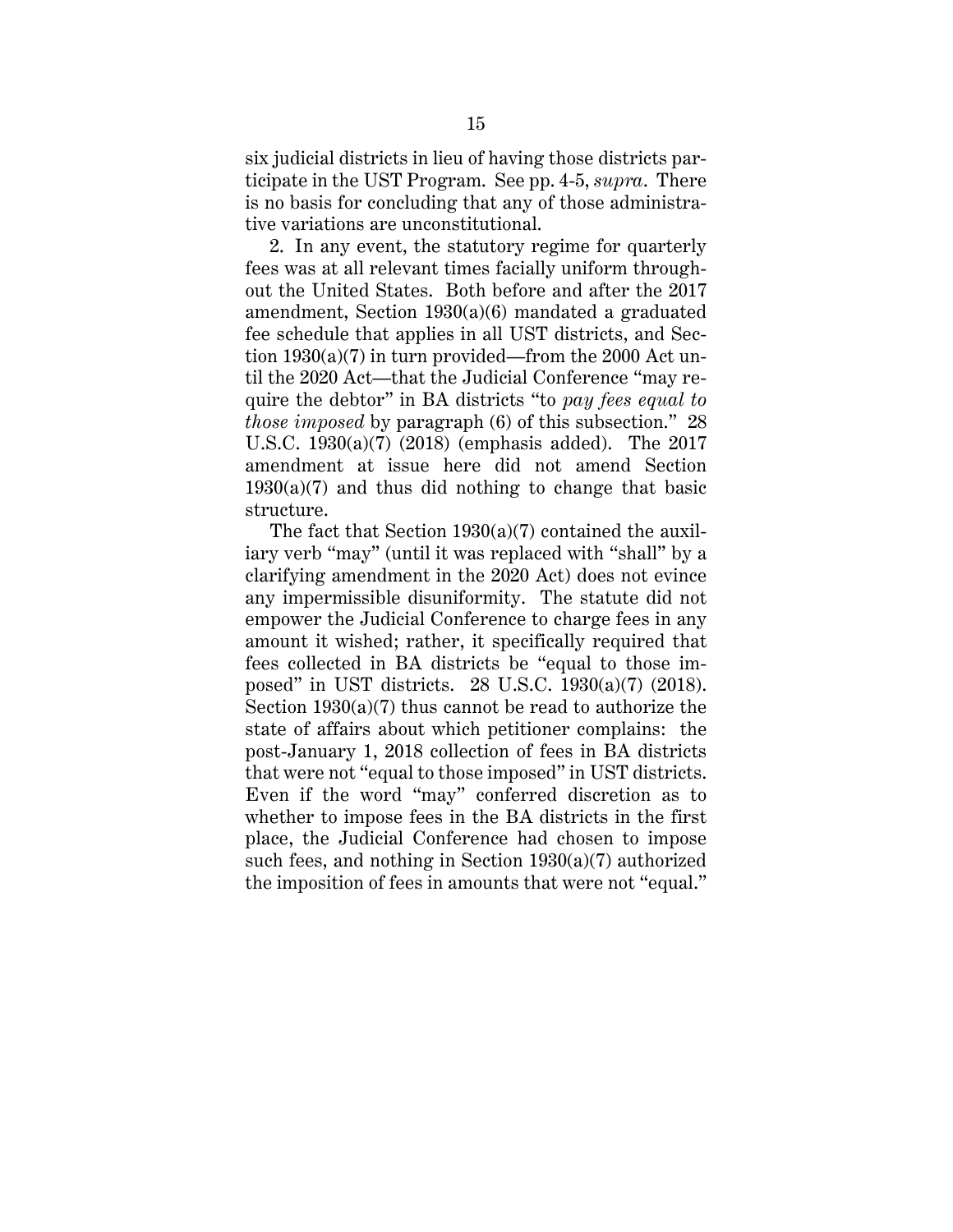In any event, the best reading of Section  $1930(a)(7)$ is that it did not confer discretion to impose different fees. As this Court has explained, the ordinary inference that "[t]he word 'may' \* \* \* usually implies some degree of discretion" can be "defeated by indications of legislative intent to the contrary or by obvious inferences from the structure and purpose of the statute." *United States* v. *Rodgers*, 461 U.S. 677, 706 (1983); see *Cortez Byrd Chips, Inc.* v. *Bill Harbert Constr. Co.*, 529 U.S. 193, 198 (2000) ("[T]he mere use of 'may' is not necessarily conclusive of congressional intent to provide for a permissive or discretionary authority."). Here, those indications support a mandatory reading.

Section  $1930(a)(7)$  was enacted to avoid any uniformity concerns about the imposition of quarterly fees in only the UST districts. The provision responded to the Ninth Circuit's decision in *St. Angelo* v. *Victoria Farms, Inc.*, 38 F.3d 1525, 1532-1533 (1994), amended, 46 F.3d 969 (9th Cir. 1995), which found unconstitutional the authorization of two programs with divergent fee requirements. The Judicial Conference proposed that, rather than discontinue the BA program, Congress should resolve any potential constitutional problem by enacting Section 1930(a)(7). See *1999 House Hearing* 26; *2001 JCUS Report* 45. After that enactment, the Judicial Conference ordered the collection of quarterly fees in BA districts "in the amounts specified in 28 U.S.C. § 1930, as those amounts may be amended from time to time," reflecting the Judicial Conference's contemporaneous understanding that permanent, nationwide uniformity of fees was intended. *2001 JCUS Report* 46.3

<sup>&</sup>lt;sup>3</sup> After some courts interpreted "may" to confer discretion on the Judicial Conference as to the BA increase, Congress unanimously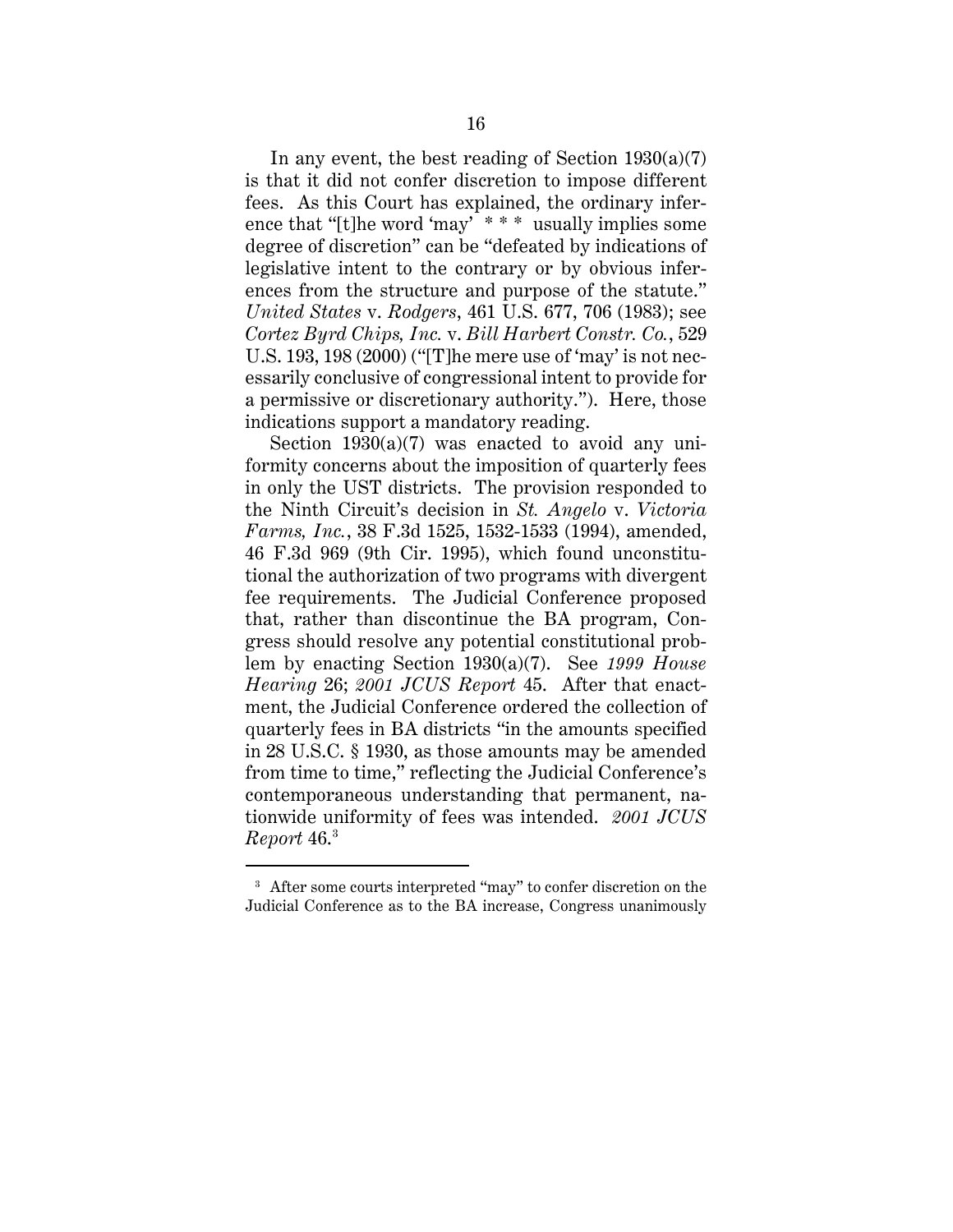For those reasons, interpreting the 2018 version of Section  $1930(a)(7)$  to mandate equal fees in the BA districts is the best reading of that provision. At the very least, any court that would otherwise find the statute to be unconstitutional would instead be obliged to adopt that permissible reading, because "courts should, if possible, interpret ambiguous statutes to avoid rendering them unconstitutional." *United States* v. *Davis*, 139 S. Ct. 2319, 2332 n.6 (2019).

3. Nevertheless, even assuming that the Bankruptcy Clause's uniformity requirement is applicable and that Section 1930(a)(6) and (7) authorized different fees in UST and BA districts after the 2017 amendment (and before the 2020 Act), the disparity in fees did not violate the uniformity requirement. The Bankruptcy Clause leaves Congress substantial "flexibility" that allows it to "take into account differences that exist between different parts of the country." *Regional Rail Reorganization Act Cases*, 419 U.S. 102, 158-159 (1974). In fact, this Court has only once held a statute invalid on bankruptcy uniformity grounds, and that statute was a "private bill" designed to alter the preexisting legal obligations of a single debtor to certain classes of its creditors. *Gibbons*, 455 U.S. at 471. In finding that law unconstitutional, the Court emphasized that "the Bankruptcy Clause's uniformity requirement was drafted in order to prohibit Congress from enacting private bank-

enacted technical legislation striking the word "may" from Section 1930(a)(7) and replacing it with "shall," thus further indicating that it did not intend to grant the Judicial Conference discretion to impose unequal fees. See 2020 Act § 3(d)(2), 134 Stat. 5088. An express legislative finding explained that the purpose of that change was to "confirm the longstanding intention of Congress that quarterly fee requirements remain consistent across all Federal judicial districts." § 2(a)(4)(B), 134 Stat. 5086.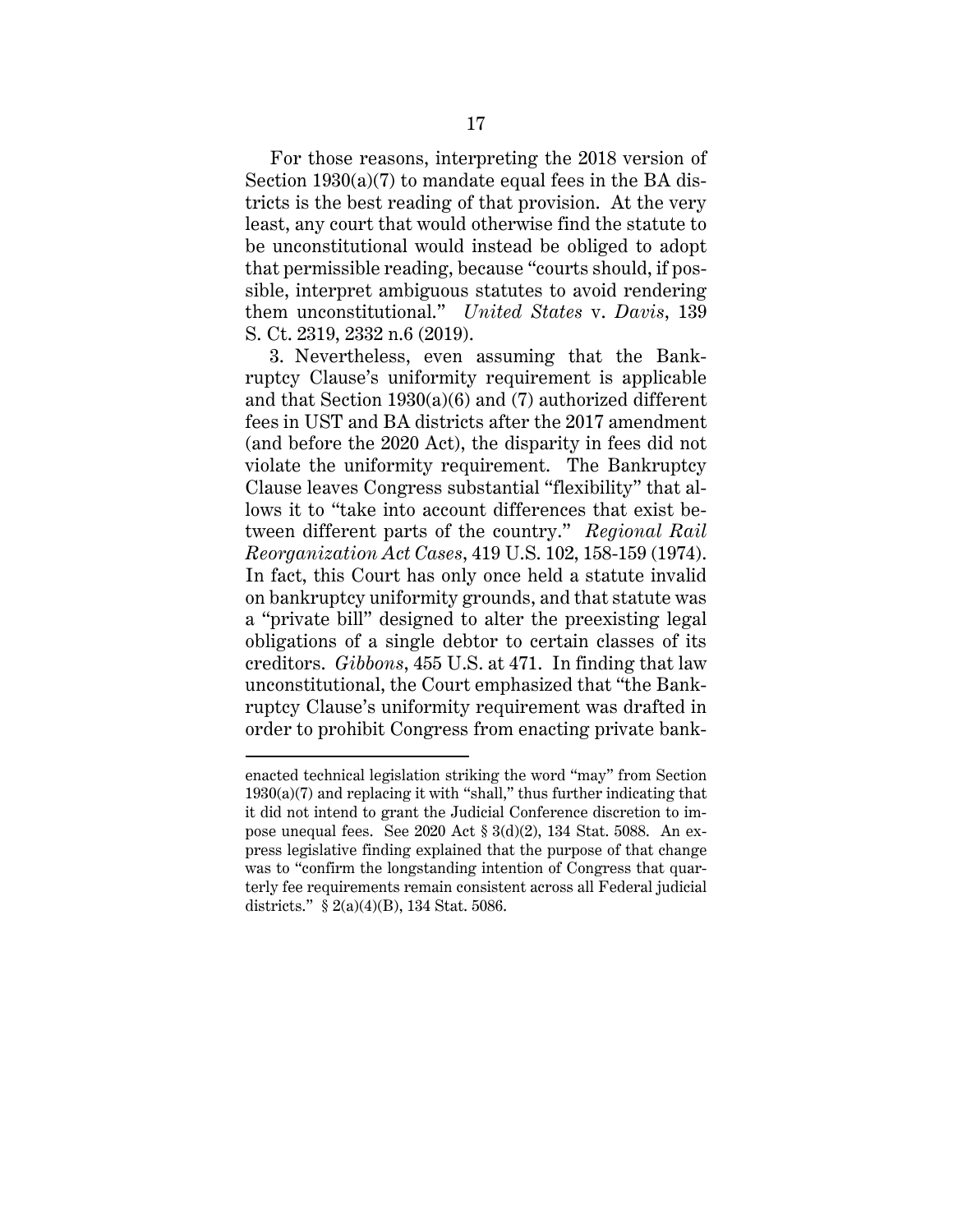ruptcy laws," but explained that that requirement "does not impair Congress' ability under the Bankruptcy Clause to define classes of debtors and to structure relief accordingly," including by enacting "bankruptcy laws that apply to a particular industry in a particular region." *Id.* at 472-473. Accordingly, when enacting substantive bankruptcy laws, Congress may "solve 'the evil to be remedied'" with legislation that is tailored to the scope of the problem that Congress has encountered. *Regional Rail Reorganization Act Cases*, 419 U.S. at 161.

Here, the problem that Congress was addressing was a funding shortfall in the UST Program. Imposing fees on the participants in that program addressed "the evil to be remedied." *Regional Rail Reorganization Act Cases*, 419 U.S at 161. Put another way, the fee increase "appl[ied] uniformly to a defined class of debtors," namely those that participated in the UST Program. *Gibbons*, 455 U.S. at 473. As the court of appeals observed, that is a "program-specific distinction that only indirectly has a geographic impact." Pet. App. 17a-18a; accord *Hobbs* v. *Buffets, L.L.C. (In re Buffets, L.L.C.)*, 979 F.3d 366, 378-379 (5th Cir. 2020). Treating participants in that program as a class therefore had "a solid fiscal justification" that corresponded to the relevant problem, Pet. App. 18a, and fell within the broad flexibility the Constitution grants Congress.

4. Finally, even if petitioner's constitutional argument had merit, refunding a portion of the quarterly fees paid on behalf of the Circuit City estate would not be the proper remedy. The bankruptcy court determined that the fees petitioner owes "must be determined based on the [pre-2017] version of the statute." Pet. App. 54a. In determining the proper remedy for a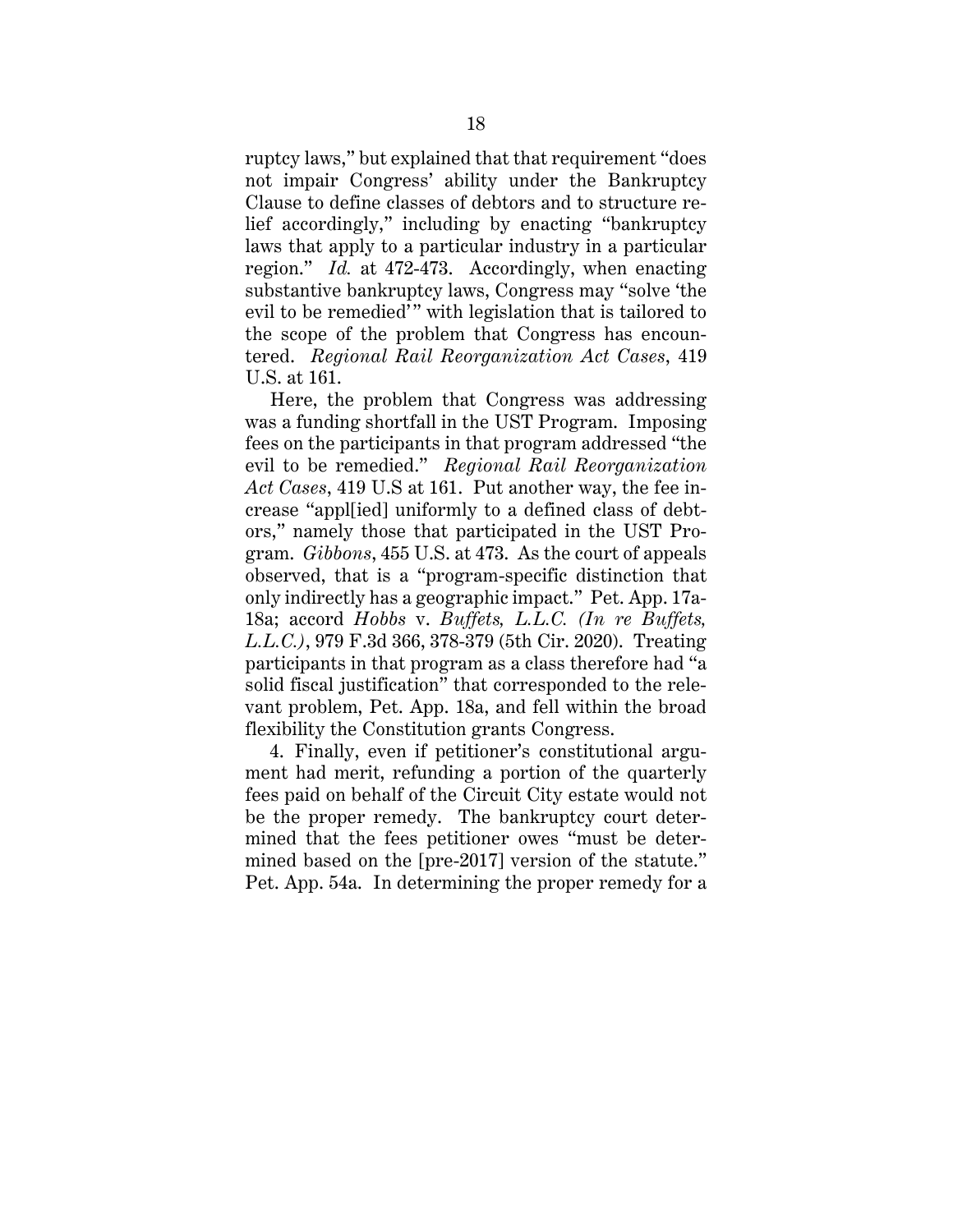constitutional violation, however, a court must "seek to determine what 'Congress would have intended' in light of the Court's constitutional holding." *United States* v. *Booker*, 543 U.S. 220, 246 (2005) (citation omitted); see *Levin* v. *Commerce Energy, Inc.*, 560 U.S. 413, 427 (2010). That predictive inquiry is particularly important here, where the relevant constitutional provision prohibits differential treatment. "Whenever government impermissibly treats like cases differently, it can cure the violation by either 'leveling up' or 'leveling down.'" *Comptroller of the Treas.* v. *Wynne*, 575 U.S. 542, 569 (2015); see *Sessions* v. *Morales-Santana*, 137 S. Ct. 1678, 1700 (2017) (after finding equal-protection violation, inquiring into the "intensity of [Congress's] commitment to the residual policy" and "the degree of potential disruption of the statutory scheme that would occur by extension as opposed to abrogation") (quoting *Heckler* v. *Mathews*, 465 U.S. 728, 739 n.5 (1984)).

Here, the appropriate remedy for any uniformity violation would be declaratory relief, not a refund of quarterly fees paid by bankruptcy debtors in the 88 UST districts.4 Congress enacted the 2017 amendment because of a looming shortfall in the UST Fund that threatened to impose substantial financial impacts upon taxpayers. The increased fees were necessary to ensure adequate user funding for the UST Program that operated in the vast majority of the Nation and of the bankruptcy system more broadly. Congress would not have chosen to

<sup>&</sup>lt;sup>4</sup> Prospective injunctive relief may in some instances be needed to put "an end to preferential treatment for others," *Heckler*, 465 U.S. at 740 n.8, but such prospective relief is unnecessary here. The 2020 Act provides prospective nationwide uniformity in fees between the UST and BA districts, and applies to both pending and newly filed cases. See 28 U.S.C. 1930(a)(6) and (7) (Supp. II 2020).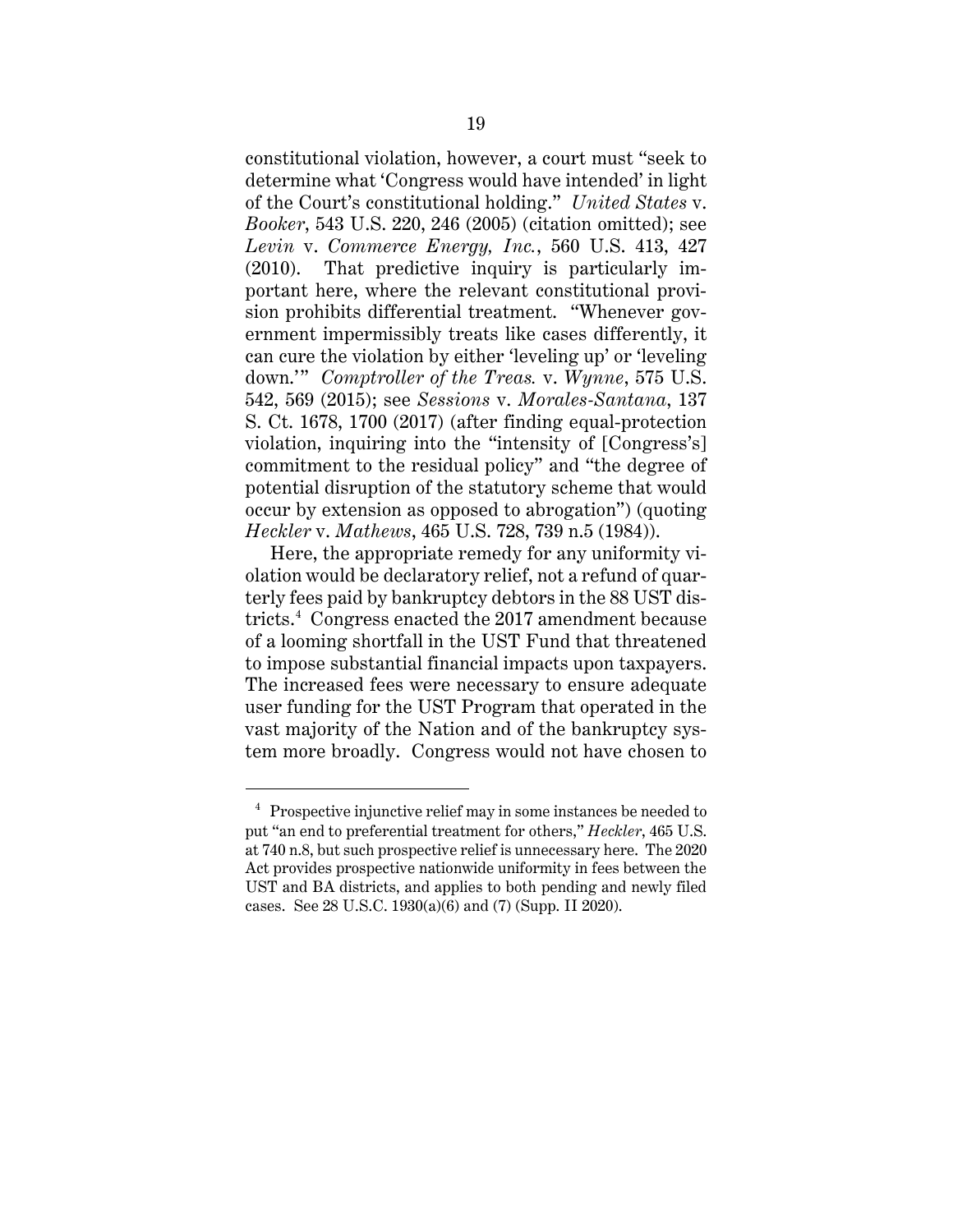remedy any constitutional flaw arising from the shortlived and more-favorable fee regime in the 6 BA districts by granting massive refunds of fees previously paid by debtors in the 88 UST districts. Indeed, when Congress later learned of the divergent implementation in the BA districts, it did not revoke the amended fee schedule in Section  $1930(a)(6)$ , nor did it direct refunds to debtors in UST districts. Instead, it enacted clarifying legislation that specifically reaffirmed what an express congressional finding called "the longstanding intention of Congress that quarterly fee requirements remain consistent across all Federal judicial districts." 2020 Act § 2(a)(4)(B), 134 Stat. 5086. Moreover, it did so while imposing fees for the largest debtors that remained substantially above the levels in place before the 2017 amendment, see § 3(d)(1), 134 Stat. 5088. Adopting a remedy that requires refunds in 88 districts would contravene what Congress would have intended. 5

#### **B. The Question Presented Warrants This Court's Review**

1. Although the court of appeals' decision is correct, the question presented warrants this Court's review. The question has divided the courts of appeals. Two courts of appeals—the Fifth Circuit and, in the decision below, the Fourth Circuit—have upheld the statute, in both instances by concluding that even a statutorily authorized difference in fees across UST and BA districts would satisfy the Bankruptcy Clause. See Pet. App.

 $5$  As noted above, see pp. 4-5, *supra*, Section 1930(a)(7) was first enacted in 2000 on the understanding that the provision would be sufficient to address the uniformity problem perceived by the Ninth Circuit in *Victoria Farms*. There is no sound reason to believe that the 106th Congress would have intended that the UST Program and ultimately, federal taxpayers—bear a significant financial burden if that understanding were later found to have been incorrect.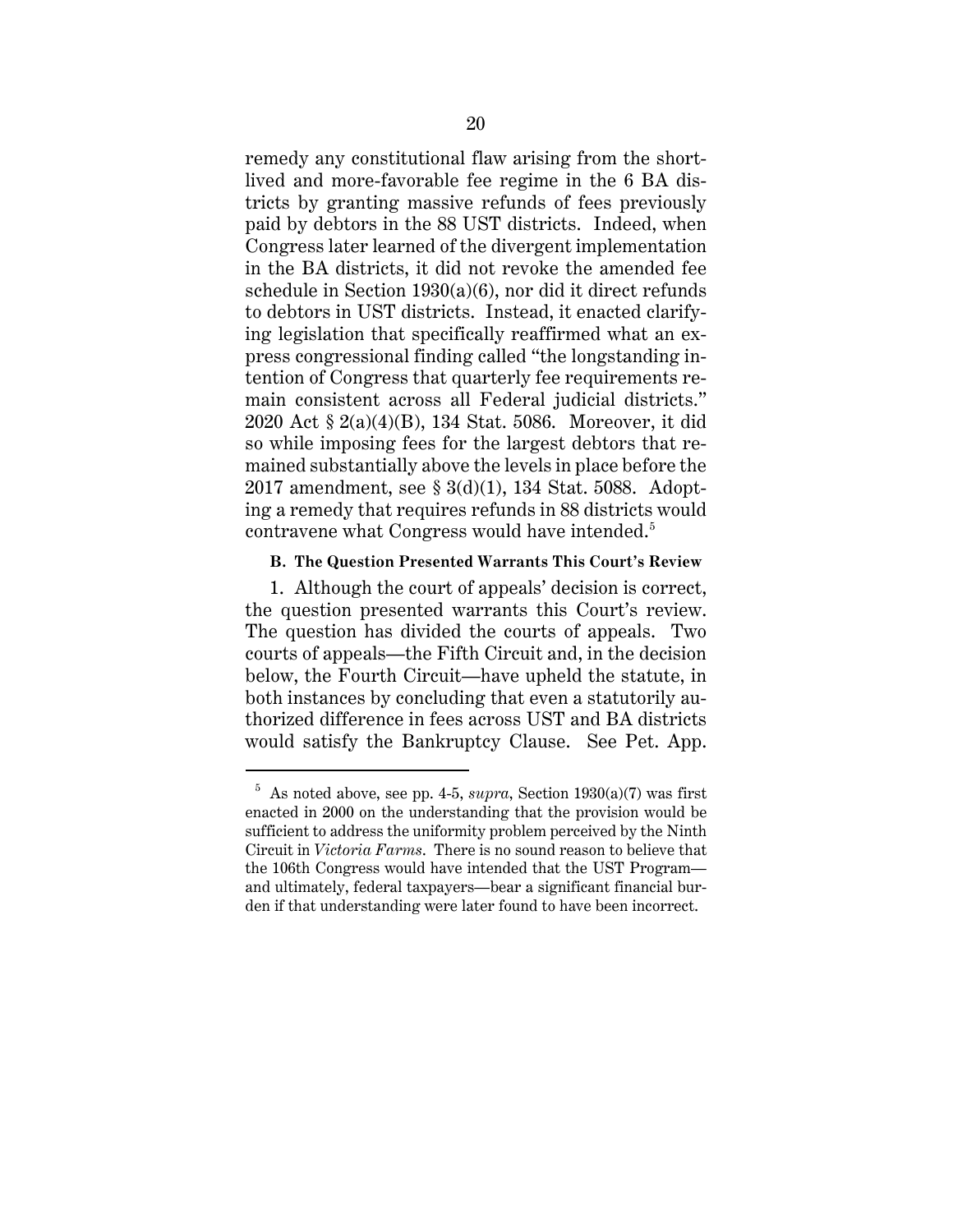14a-18a; *Buffets*, 979 F.3d at 377-380. In contrast, a panel of the Second Circuit and a divided panel of the Tenth Circuit (in a decision rendered after the filing of the petition for a writ of certiorari in this case) have held that the 2017 amendment was unconstitutionally nonuniform and have ordered monetary relief to debtors who paid higher fees than they would have paid in a BA district. See *Clinton Nurseries of Md., Inc.* v. *Harrington (In re Clinton Nurseries, Inc.)*, 998 F.3d 56, 64-70 (2d Cir. 2021); *John Q Hammons Fall 2006, LLC* v. *Office of the U.S. Tr. (In re John Q. Hammons Fall 2006, LLC)*, 15 F.4th 1011, 1021-1026 (10th Cir. 2021).

The Second and Tenth Circuits acknowledged the contrary decisions in the Fourth and Fifth Circuits, but found those decisions to be unpersuasive. *Clinton Nurseries*, 998 F.3d at 67-70; *John Q. Hammons*, 15 F.4th at 1023-1025. After the Second Circuit addressed the question presented, the U.S. Trustee filed a petition for rehearing en banc, but the Second Circuit denied that petition. See Order, *Clinton Nurseries*, *supra*, No. 20-1209 (Sept. 17, 2021). In light of that denial of rehearing and the Tenth Circuit's subsequent divided decision, the conflict among the courts of appeals is unlikely to be resolved without review by this Court.

Furthermore, the question presented has legal and practical importance. Although the court of appeals rejected petitioner's challenge to the 2017 amendment, two other federal appellate courts have invalidated the same statute on constitutional grounds. This Court often grants certiorari to "review the exercise of the grave power of annulling an Act of Congress." *United States* v. *Gainey*, 380 U.S. 63, 65 (1965); see, *e.g.*, *Matal* v. *Tam*, 137 S. Ct. 1744, 1755 (2017); *Zivotofsky* v. *Kerry*, 576 U.S. 1, 9 (2015); see also Stephen M. Shapiro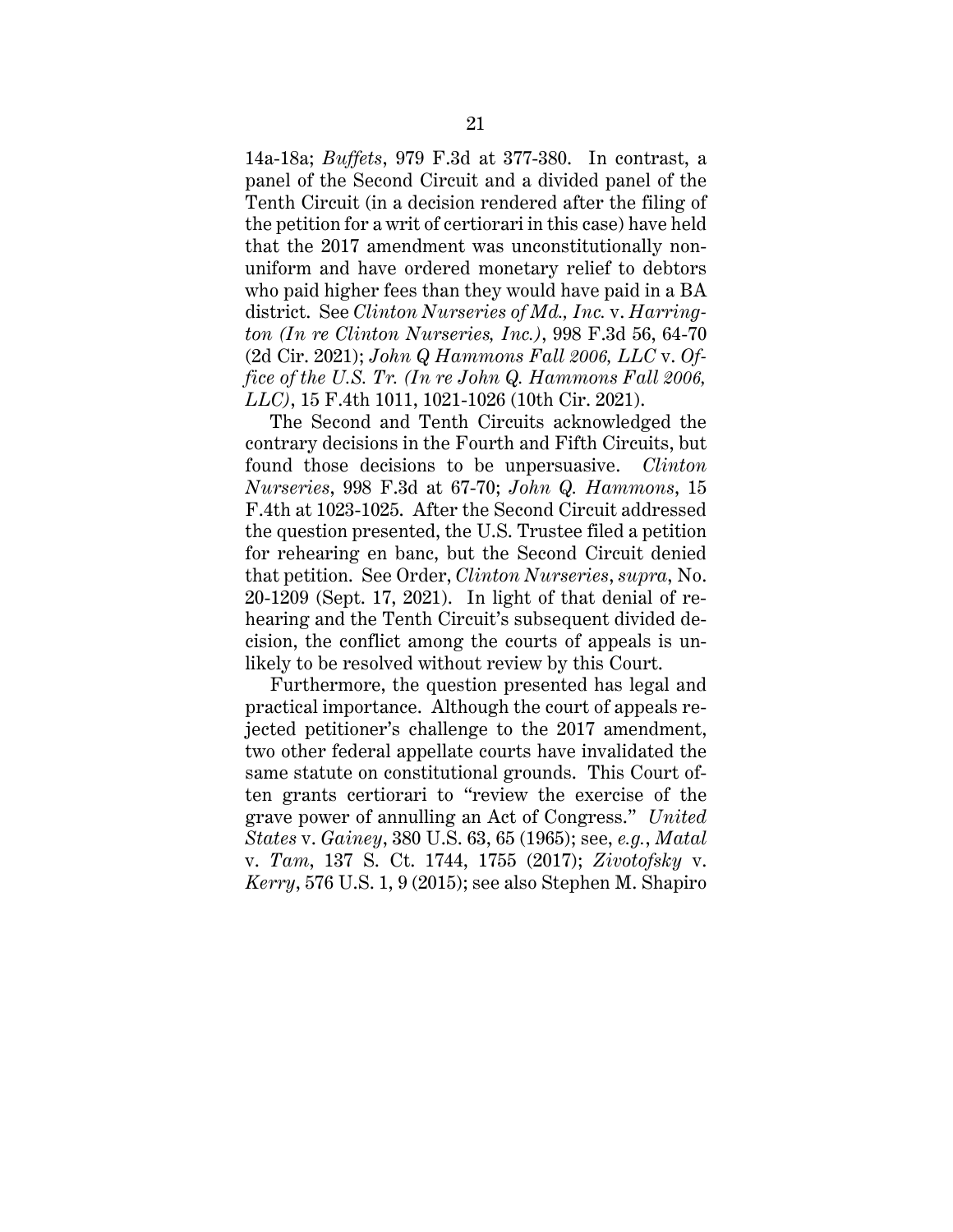et al., *Supreme Court Practice* § 4.12, at 4-35 (11th ed. 2019) ("Where the decision below holds a federal statute unconstitutional \* \* \* certiorari is usually granted because of the obvious importance of the case.").

The constitutionality of the 2017 amendment also has the potential to affect a significant number of cases. The question has been the subject of active litigation in bankruptcy and district courts throughout the United States. In addition to the four circuit court decisions discussed above, other cases challenging the statute remain pending in courts within the Sixth, Ninth, Eleventh, and Federal Circuits, in which the respective courts of appeals have not yet ruled. See, *e.g.*, *USA Sales, Inc.* v. *Office of U.S. Tr.*, 532 F. Supp. 3d 921 (C.D. Cal. 2021), appeal docketed, No. 21-55643 (9th Cir. June 21, 2021); *In re Mosaic Mgmt. Grp., Inc.*, 614 B.R. 615 (Bankr. S.D. Fla. 2020), appeal pending, No. 20- 12547 (11th Cir. filed Sept. 16, 2020); *Acadiana Mgmt. Grp., LLC* v. *United States*, 151 Fed. Cl. 121 (2020), appeal pending, No. 21-1941 (Fed. Cir. filed July 12, 2021). One of those pending appeals involves a putative class action brought in the Court of Federal Claims on behalf of all Chapter 11 debtors in UST districts. See *Acadiana Mgmt. Grp.*, *supra*. If this Court granted review in this case, its decision would either dispose of that litigation or provide important guidance for its resolution. Review would also resolve the legal status of approximately \$324 million in quarterly fees imposed under the  $2017$  amendment.<sup>6</sup>

<sup>6</sup> In the 2020 Act, Congress prospectively eliminated the divergence in fees between UST and BA districts. Because the 2020 Act did not affect fees incurred before its enactment, it does not moot any pending litigation concerning the constitutionality of the 2017 amendment. And given the large value of fees potentially at issue,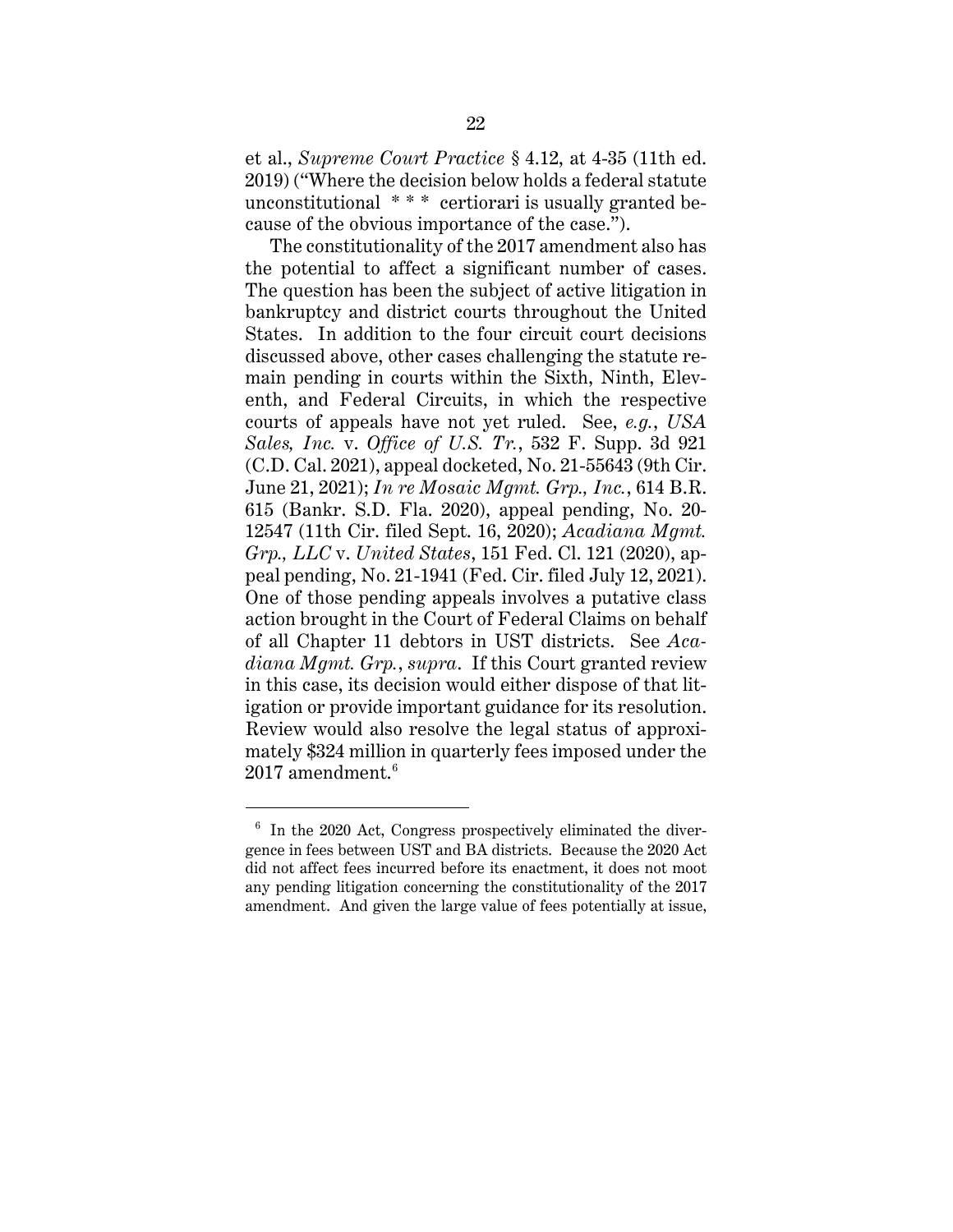2. This case would be an appropriate vehicle for resolving the question presented. The petition raises a single question unobstructed by threshold issues or factual complications that could prevent the Court from reaching the question presented. Each of the grounds discussed for upholding the 2017 amendment or denying monetary relief was raised below. And the Fourth Circuit's published decision and dissent, together with the published decisions and (where applicable) dissenting opinions from the Second, Fifth, and Tenth Circuits, provide a sufficiently thorough airing of the relevant issues to facilitate this Court's review of the question.<sup>7</sup> Finally, this is the only currently pending petition for a writ of certiorari presenting this question. Accordingly, granting review in this case would best facilitate prompt resolution of the question.

the question retains practical significance. Thus, the 2017 amendment's temporary nature does not detract from the need to correct two circuits' mistaken rulings invalidating that federal statute.

<sup>&</sup>lt;sup>7</sup> The decision below had no need to address what the appropriate remedy would be if the 2017 amendment were found to be unconstitutional. But that question was fully briefed by the government below, Gov't C.A. Br. 34-35; Gov't C.A. Reply Br. 17-18, and the remedial question is fairly included in the scope of a question about a law's constitutionality, such that this Court would be able to resolve it in this case if it were to agree with petitioner about the merits. See, *e.g.*, *Lucia* v. *SEC*, 138 S. Ct. 2044, 2055 (2018) (addressing the question of the appropriate remedy after finding a constitutional violation). For that reason, this Court need not await a petition for a writ of certiorari to the Second or Tenth Circuits, which have addressed the remedial issue after finding the statute invalid. See *Clinton Nurseries*, 998 F.3d at 69-70; *John Q. Hammons*, 15 F.4th at 1025-1026.